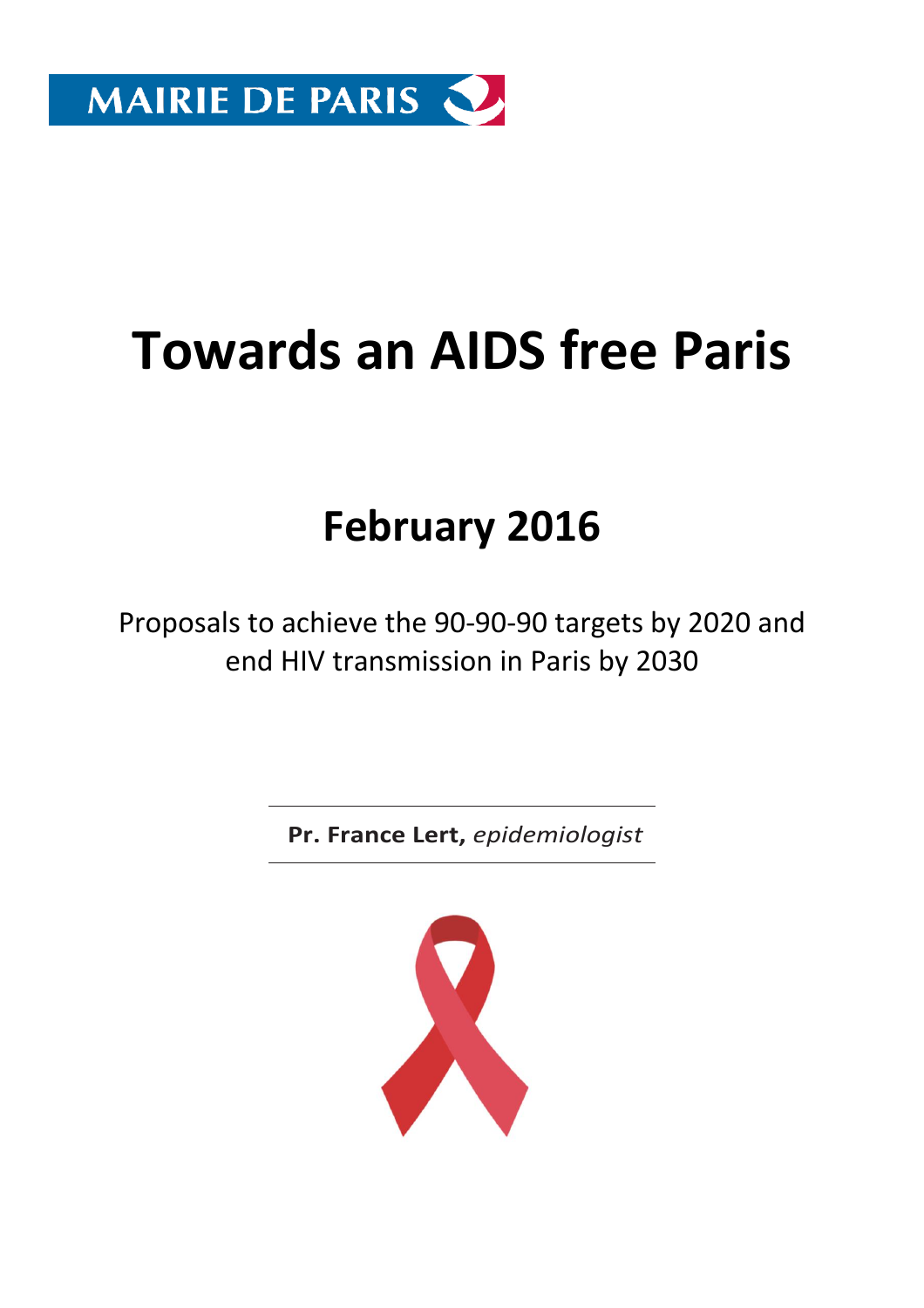

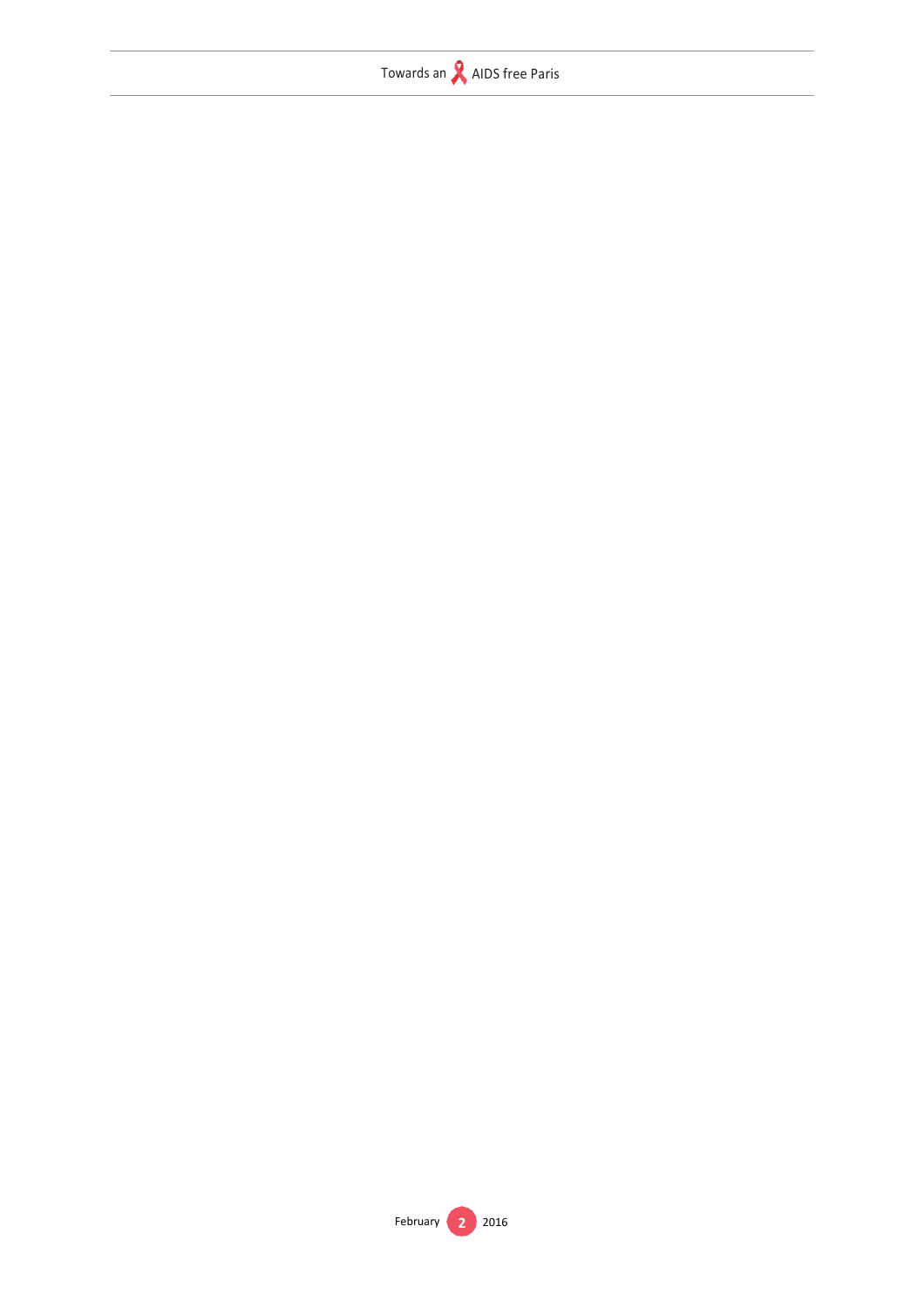#### **Towards an AIDS free Paris : recommendations to fast-track the city to achieve the 90-90- 90 treatment targets by 2020 and end the AIDS epidemic as a public health threat by 2030**

| The mission and the Parisian committee on 90-90-90                                      | 3                |
|-----------------------------------------------------------------------------------------|------------------|
| Purpose                                                                                 | 4                |
| Collective approach                                                                     | 4                |
| A positive, inclusive strategy, evidence-based and evaluated                            | 5                |
| Evidence-based strategy                                                                 | 5                |
| Focus on sexual health and well-being                                                   | 5                |
| An inclusive strategy                                                                   | $\boldsymbol{6}$ |
| Rooted in communities                                                                   | 6                |
| Paris status in regional and national contexts                                          | 6                |
| Sharing best practices from other countries                                             | 7                |
| Sharing findings on the HIV situation in Paris and focusing on a sexual health strategy | 7                |
| Findings and possibilities                                                              | 7                |
| <b>Potential of combination prevention</b>                                              | 11               |
| PrEP offer, experts recommendations                                                     | 11               |
| A new approach to promoting condom use                                                  | 11               |
| Simplifying access to post-explosure prophylaxis (PEP)                                  | 11               |
| Regular screenings combining different types of tests and services                      | 11               |
| <b>Testing</b>                                                                          | 12               |
| <b>Medical facilities</b>                                                               | 12               |
| Regular testing and comprehensive treatment for STIs and Hepatitis                      | 13               |
| Primary health care professionals: general practitioners and healthcare centers         | 13               |
| <b>Health mediation</b>                                                                 | 16               |
| <b>Programs</b>                                                                         | 16               |
| People living with HIV                                                                  | 16               |
| Recommendations                                                                         | 18               |
| Gay men/Men who have Sex with Men (MSM)                                                 | 19               |
| Recommendations                                                                         | 21               |
| Migrants from Sub-Saharan Africa and from other regions of the world                    | 24               |
| Recommendations                                                                         | 25               |
| Transgender people                                                                      | 26               |
| Recommendations                                                                         | 27               |
| Sex workers                                                                             | 28               |
| Recommendations                                                                         | 28               |
| Implementation                                                                          | 29               |
| Monitoring tools                                                                        | 29               |
| A strategic committee, a forum and a coordinator                                        | 29               |
| Agenda and priorities                                                                   | 30               |
| A public-private foundation                                                             | 30               |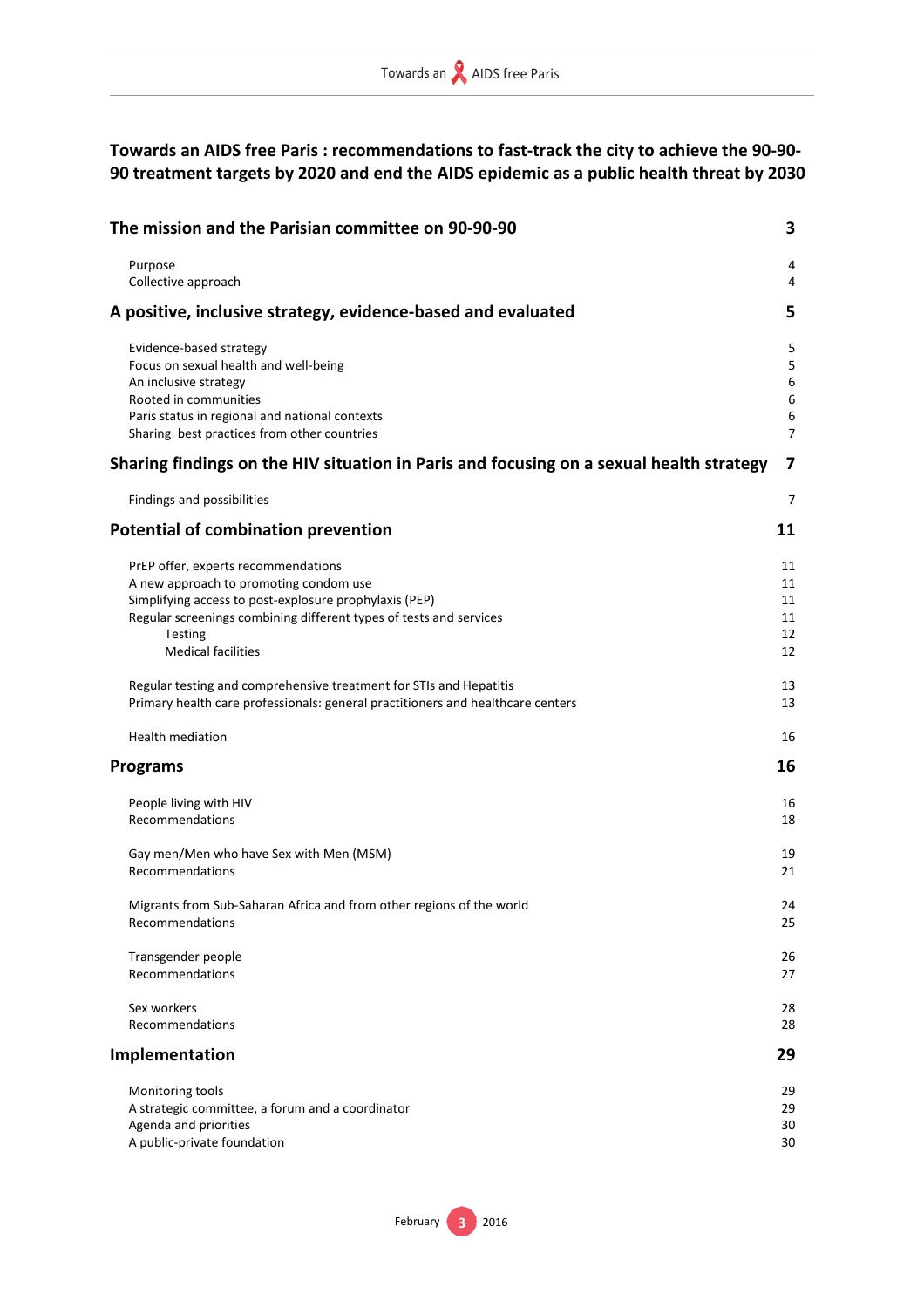*The Paris Declaration, initiated by the city of Paris, UNAIDS, UN-Habitat and IAPAC (International Association of Providers of AIDS Care) and signed by Mayor Hidalgo on 1st of December 2014, commits cities around the world to give sustainable access to screening tests for HIV, to ART, to prevention tools, and to end discrimination and stigmatization. Two hundred cities have signed the declaration by the end of 2015. They commit to help each other to mobilize financial resources and take advantage of their respective experiences in terms of program implementation in order to attain the 90-90-90 objectives by 2020 (90% of people knowing their HIV positive status, 90% of people who know their HIV-positive status on treatment, and 90% of people on treatment with suppressed viral loads). The objective is to end HIV transmission by 2030. Mayor Anne Hidalgo has established this mission and the Parisian committee to reinforce leadership in fast-tracking actions to reach the targets.*

# **The mission and the Parisian committee on 90- 90-90**

### **Purpose**

 $\overline{a}$ 

The objective of this mission was to determine operational strategies by taking into account the issues and needs of Key Affected Populations (Men who have Sex with Men or MSM, Transgender People, Sex Workers, Migrants and People who Inject Drugs or PWID).

# **A collective approach**

To date, existing and currently available tools in Paris are insufficient to curb the epidemic, particularly in high-prevalence populations such as MSM and migrants from Sub-Saharan Africa. Physicians, community representatives, politicians and other HIV service providers recognize the urgency of a renewed approach based on cutting-edge research and most recent scientific advances. The current situation can be described as a "loss of collective opportunity" to stop HIV transmission.

In 2015, French research has played an important role in different trials such as ANRS-Temprano in Ivory-Coast, attesting that early initiation of ART reduces mortality and dramatically reduces morbidity, and in the ANRS-Ipergay trial that demonstrates the effectiveness of on-demand Pre-Exposure Prophylaxis (PrEP) for MSM.

Individual benefits of immediate treatment, preventive efficacy of the treatment, PrEP's efficiency call for the redefinition and renewal of anti-HIV strategies without any further delay: "There can be no excuse" says American immunologist Anthony Fauci $^1$ .

<sup>1</sup> Fauci AS, Marston HD. Ending the HIV-AIDS Pandemic--Follow the Science. N Engl J Med. 2015 Dec 3;373(23):2197-9. doi: 10.1056/NEJMp1502020. Epub 2015 Dec 1.PubMed PMID: 26624554.

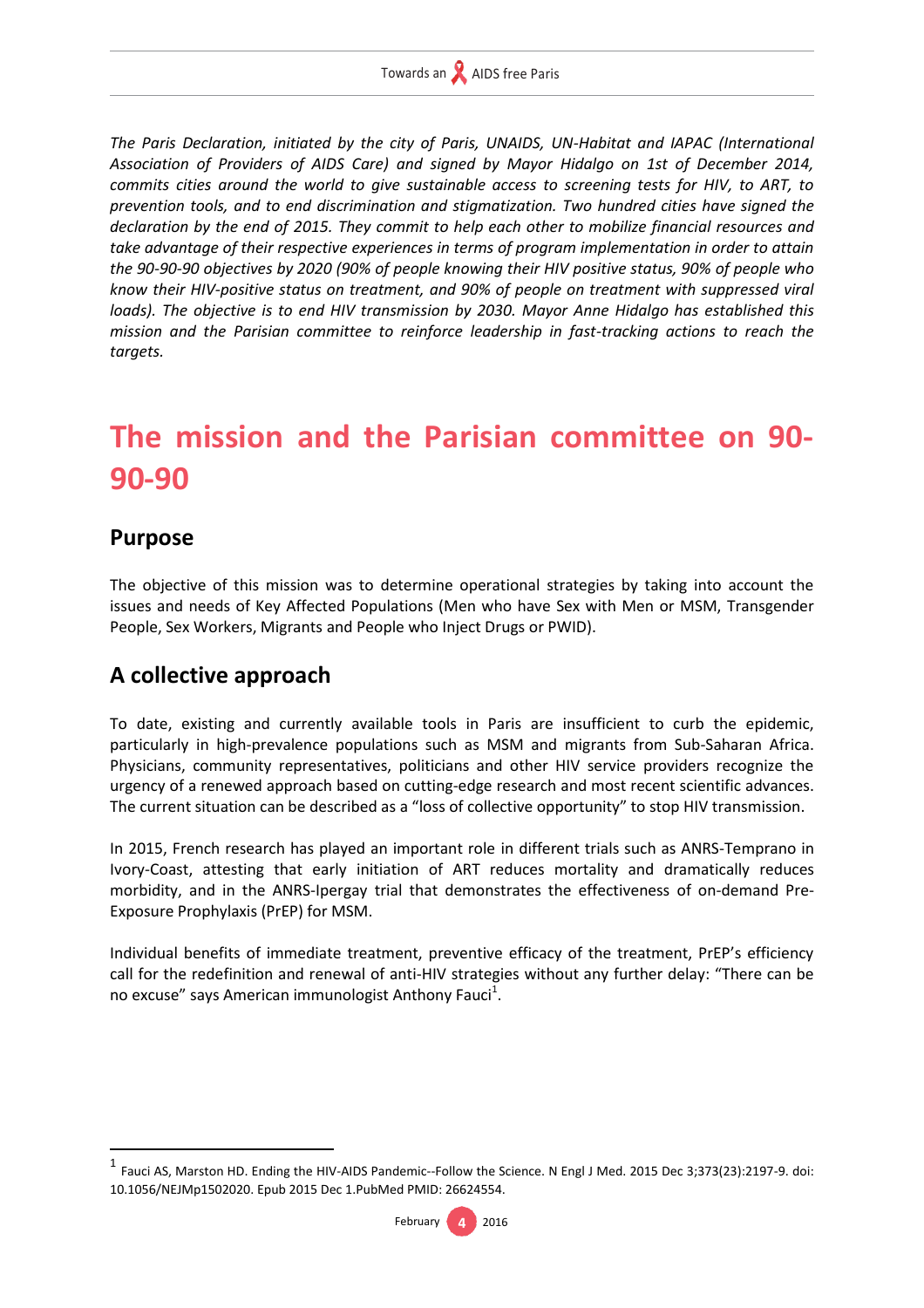These recent innovations were translated into recommendations by international and national agencies<sup>2</sup>.

These breakthroughs are well-known by Parisian HIV stakeholders.

The objective of this mission was to build a strategy tailored to the Parisian population, framed in the HIV history of the city, different actors experience, concerns of key populations, the structure of health care provision, and the city's unique geographic location at the core of the region. More than 130 people from civil society, medical sector, health administration and the scientific community have contributed to this joint effort. Discussions led to converging viewpoints on the Parisian situation and to define the most efficient approach to articulate a comprehensive HIV combination prevention.

# **A positive, inclusive strategy, evidence-based and evaluated**

### **An evidence-based strategy**

 $\overline{a}$ 

The scientific and medical progress, the understanding of the epidemic by multiple disciplines and the expertise deriving from available data for public health and care actions shape the scientific foundation for a renewed strategy. Ongoing research will progressively provide new data that will be used to update the Parisian strategy. Research, in close association with the ANRS, is a central aspect of the program described in this document to experiment new approaches, assess scale-up in the combination of methods and the epidemiological and societal impact of the Parisian program.

#### **Focus on sexual health and well-being**

Condoms are no longer the only preventive method since ARV offers a protection against HIV transmission (treatment of HIV infected individuals) and acquisition (Pre-Exposure Prophylaxis (PrEP). Yet, for most people, condoms will continue to be promoted as a prevention tool against STIs and HIV transmission or as a contraceptive method. It is now possible for everyone to choose the method that meets his/her needs, as long as these methods are known, available and easily accessible. Alternative to condom should alleviate the burden of responsibility, guilt or denial, generated by a norm which was difficult to comply with for more and more people, especially in the MSM community and allow for a sexual health approach of prevention. Programs should be developed and implemented with a holistic approach based on sexual health and well-being.

Consolidated guidelines on HIV testing services<http://www.who.int/hiv/pub/guidelines/hiv-testing-services/en/>

<sup>2</sup> Guideline on when to start antiretroviral therapy and on pre-exposure prophylaxis for HIV. <http://www.who.int/hiv/pub/guidelines/earlyrelease-arv/en/>

WHO expands recommendation on oral pre-exposure prophylaxis of HIV infection (PrEP). <http://www.who.int/hiv/pub/prep/policy-brief-prep-2015/en/>

Ph. Morlat. Prise en charge médicale des personnes vivant avec le VIH. Recommandations du groupe d'experts. Actualisation 2015. Prophylaxie pré-exposition[. http://www.cns.sante.fr/IMG/pdf/experts-vih\\_prep2015.pdf](http://www.cns.sante.fr/IMG/pdf/experts-vih_prep2015.pdf)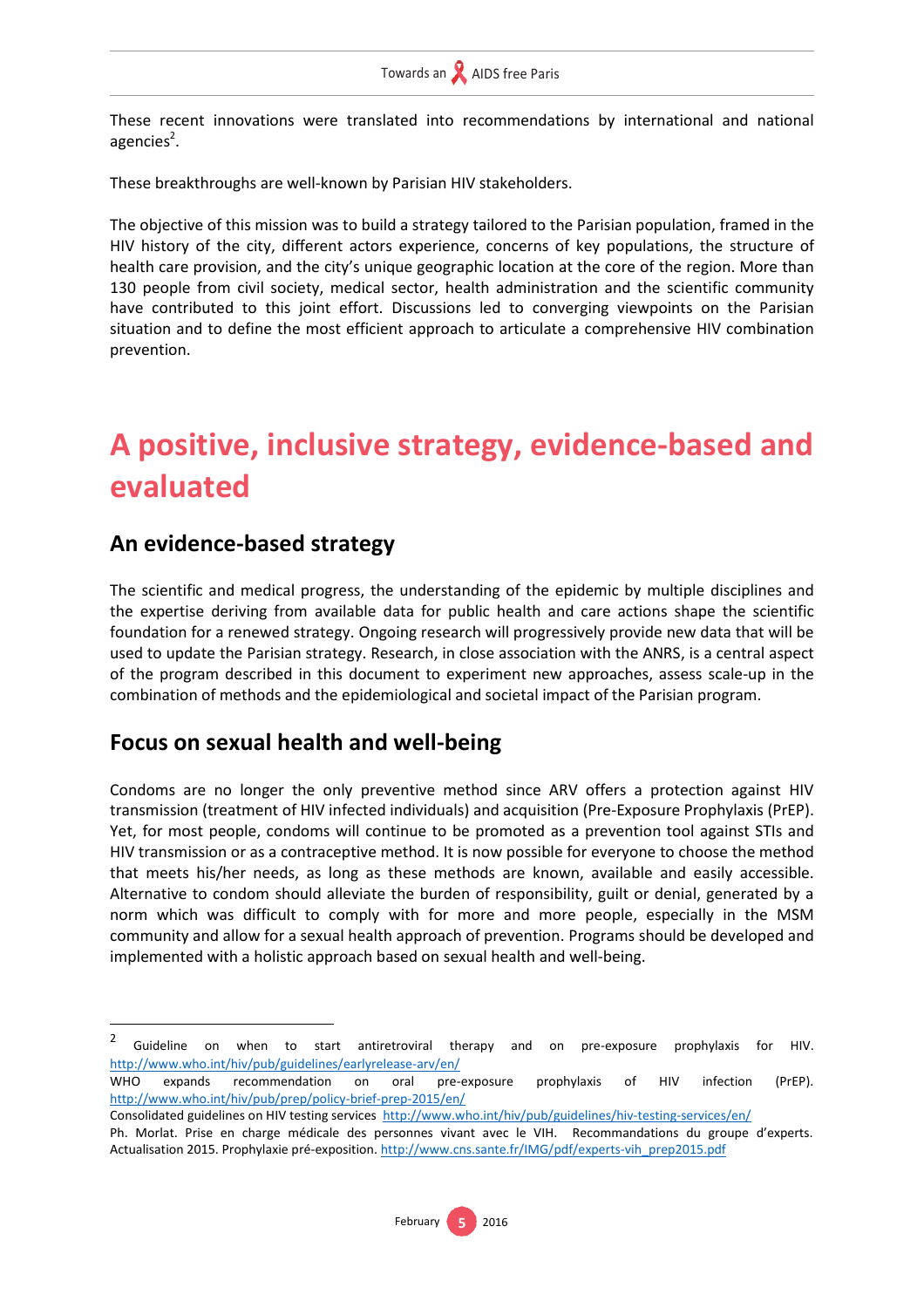## **An inclusive strategy**

Populations most affected by HIV in Paris are still being discriminated against because of their sexual orientation, skin color, nationality or origin and their HIV status<sup>3</sup>. In recent years, legal and social discriminations against people living with HIV have been acknowledged as a major political issue. There have been some legal improvements, including same sex marriage but discriminatory practices persist, including as regards for example, change of civil status for transgender people or denial of post-mortem conservation care for HIV infected people<sup>4</sup>. Besides, restrictive legislation regarding foreigners' status and sex work conditions undermine people's abilities to take care of themselves.

According to the study conducted by AIDES in 2015, discriminatory attitude and practices are not uncommon in healthcare settings, which accentuate the need for stakeholders to actively promote and implement changes in practices and behaviors. The ideal of equality goes along with sexual health. Some urgent measures need to be amended including a position statement in favor of legal rights change, referral to the human rights ombudsman, campaigns, assessment of discriminatory practices in health services, sensitive labelling of LGBT-friendly services, training of administrative, social and health services personnel.

### **Rooted in communities**

From the very beginning of the AIDS era, Paris has diverse and active community-based associations which have been supported by the city council. The HIV era has seen the inclusion of communitybased associations in political decision-making on HIV-related issues, in research, and the implementation of health programs. This practice fosters research and enables rapid dissemination of results so that actions can be quickly adapted to the diverse on-the-ground realities. The Parisian program will have a strategic committee comprising people from community-based associations, the scientific community, physicians and health administrations that will monitor and update the program. An annual forum will gather all the actors to take stock of the achievements and address gaps.

### **Paris, its regional and national environment**

In the Ile-de-France region, populations come and go across Paris and its outskirts to access medical care, to work or entertain themselves. As regards HIV, for some populations exposed to stigma and discriminatory practices the diversity of services offered in Paris assures an easier and more confidential way to access these. The configuration of the prevention and care offer in the region impose to align the Parisian program with the regional needs, therefore involving the Agence Régionale de Santé (ARS), l'Agence Nationale de Santé Publique-Santé Publique France and the Ministry of Health.

j

<sup>3&</sup>lt;br>Marsicano E, Dray-Spira R, Lert F, Aubrière C, Spire B, Hamelin C; ANRS-Vespa2 study group. Multiple discriminations experienced by people living with HIV in France: results from the ANRS-Vespa2 study. AIDS Care. 2014;26 Suppl 1:S97-S106. doi: 10.1080/09540121.2014.907385. Epub 2014 Apr 16. PubMed PMID: 24738926

<sup>4</sup> [http://www.aides.org/rapport-discriminations.](http://www.aides.org/rapport-discriminations)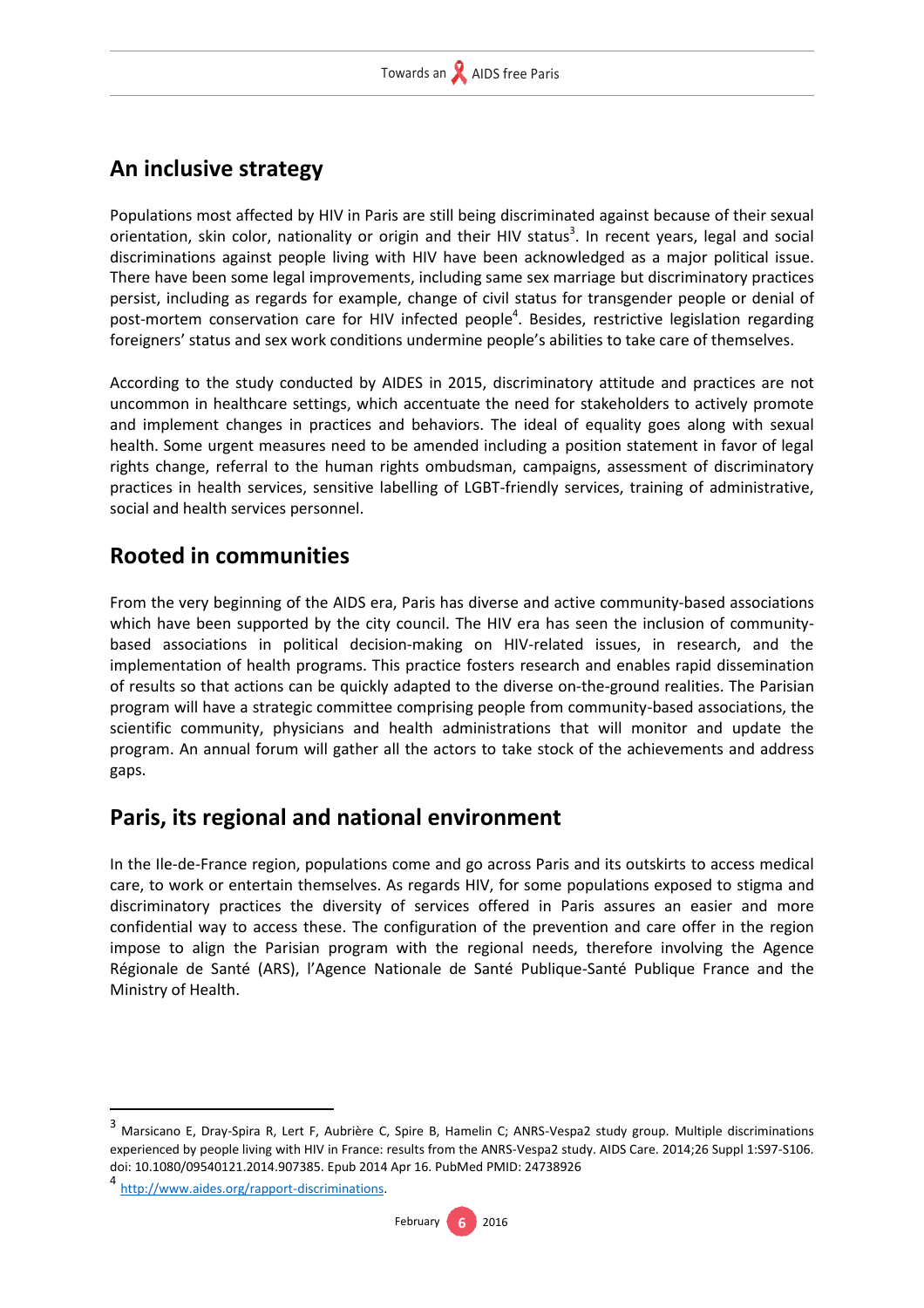## **Sharing best practices with other countries**

The Paris Declaration unites the world's major cities with the aim to achieve the 90-90-90 targets in the spirit of learning from each other. Some cities like San Francisco have already advanced and achieved concrete results<sup>5</sup>. Similarly, Paris will bring its experience and support to other cities to implement innovative programs.

# **Trends in HIV epidemiology in Paris**

The objective is to reach the 90-90-90 targets in 2020 to move towards the elimination of new infections and of AIDS as a public health threat by 2030.

As regards the second and the third targets, according to the French Hospital Database 96% of people receiving HIV care were on ART and 94 % had undetectable viral load for the past 6 months, in 2014. However, the proportion of diagnosed cases among the estimated figure of HIV positive cases is only 81% with variations between populations.

The epidemiological landscape in Paris is characterized as follows:

j

| 1700100.11177                                               |                   |                |               |                                                   |                            |      |
|-------------------------------------------------------------|-------------------|----------------|---------------|---------------------------------------------------|----------------------------|------|
|                                                             | <b>Population</b> | New diagnoses* |               |                                                   |                            |      |
|                                                             | million           | %              | <b>Number</b> | Last year with<br>a similar<br>number of<br>cases | Rate and CI per<br>million | %    |
| France                                                      | 66,1              | 100%           | 6584          | 2008                                              | 100 (92-107)               | 100% |
| French<br>metropolitan<br>regions (except<br>Ile-de-France) | 51,9              | 79%            | 3032          | 2006 et<br>2012                                   | 58 (53-64)                 | 46%  |
| Ile-de-France                                               | 12,0              | 18%            | 2935          | 2010                                              | 244 (221-268)              | 45%  |
| <b>Paris</b>                                                | 2,2               | 3,4%           | 1311          | 2007                                              | 585 (482-683)              | 20%  |

**New HIV diagnoses 2014**: Paris compared to France, Ile de France, regions out of Ile de France. (Source: InVS)

<sup>&</sup>lt;sup>5</sup> Volk JE et al. *No new infections with increasing use of HIV preexposure prophylaxis in a clinical practice setting. Clinical* Infectious Diseases, early online publication. doi: 10.1093/cid/civ778.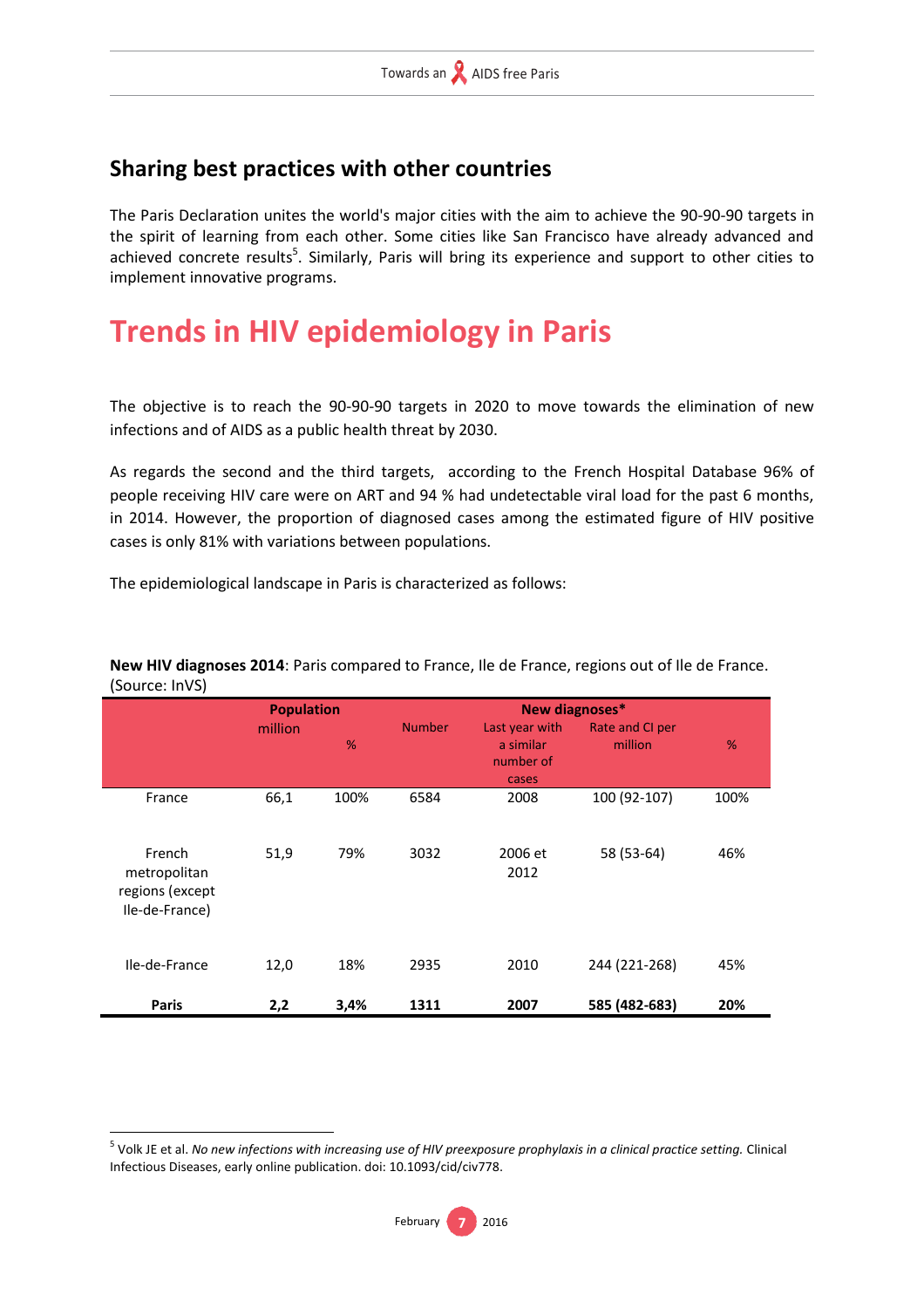**Prevalence of HIV cases reported by national health insurance (ALD: 100% reimbursement of care and treatment), Ile de France, 2013**. (Local standardized rates per 100 000 inhabitants)

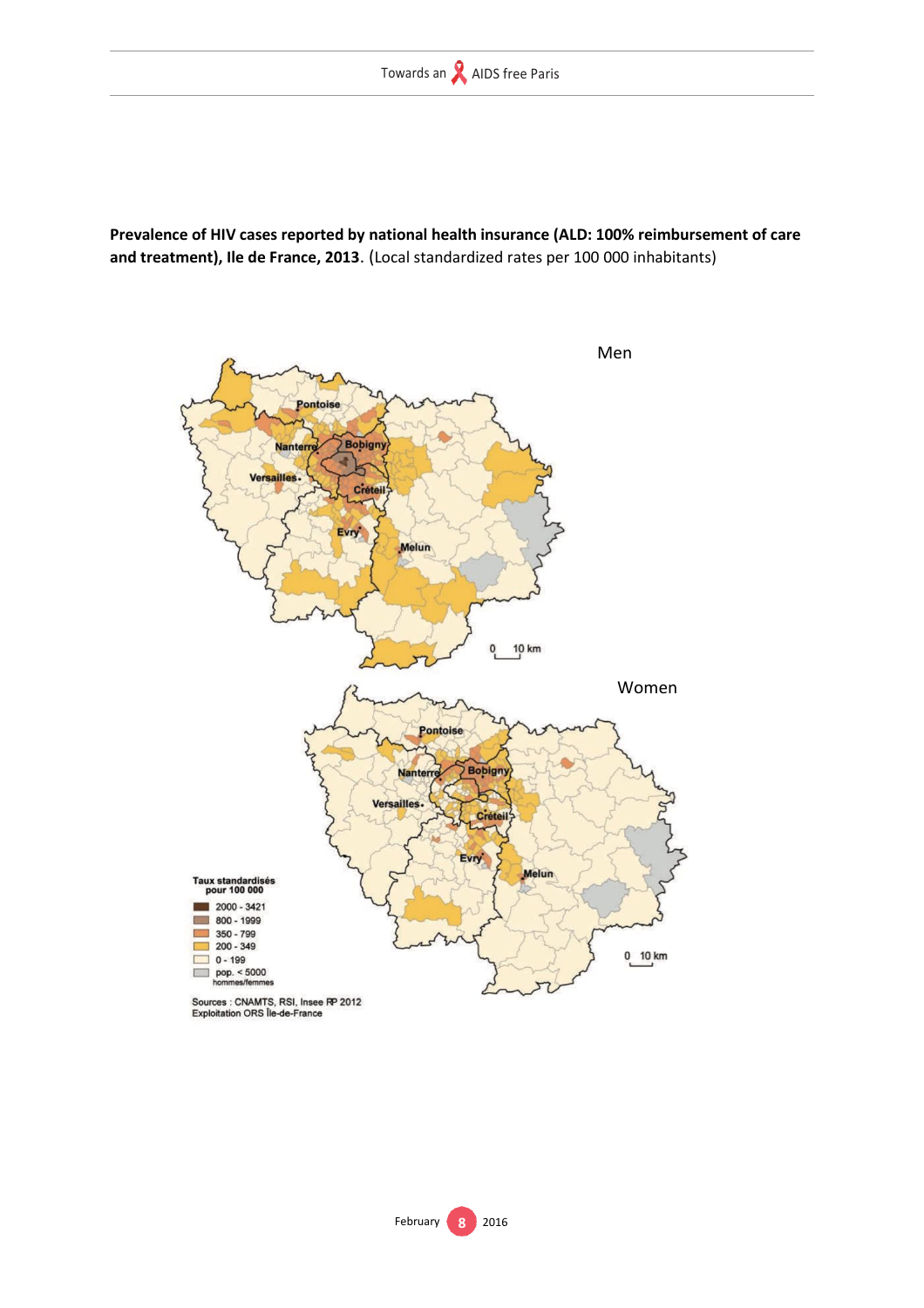#### **Specificities of the epidemic in Paris:**

 $\overline{a}$ 

- **A significant epidemic:** the rate of new HIV diagnoses is five times higher than the national average (585 new HIV + diagnosis in 2014 per million, 100 for the entire country), twice higher than the Ile-de-France province average and 10 times higher than the national average without Ile-de-France. Parisian figures represent one fifth of the country's total figures, for approximately 3% of the French population.
- **A concentrated epidemic:** the epidemic is concentrated in the MSM population (52,5% of newly diagnosed cases) and in migrant populations particularly from Sub-Saharan Africa through heterosexual intercourses (38,3%). The number of new cases among people who inject drugs (PWID) has sharply decreased (fewer than 15 cases in 2014). The most pressing issue for PWID is hepatitis C infection and access to effective anti-HVC treatment.
- **A concentrated epidemic in terms of geography:** health insurance data indicates that 17 501 received full reimbursement for HIV care were living in Paris in 2013 (3.586 women and 13.915 men), with an increase of 3.800 between 2011 and 2013. The map established by the Regional Health Observatory pinpoints the geographical heterogeneity of the prevalence based the number of beneficiaries per population per canton and cities in Ile-de-France, and for Paris per Parisian arrondissement (borough). The epidemic is concentrated in the  $1<sup>st</sup>$  and  $4^{\text{th}}$  arrondissements (the gay district) and the North-East (10th, 11th, 18th, 19th, 20<sup>th</sup> boroughs with large migrant communities) but also the 13th $^6$ .
- **An increasing epidemic:** New HIV diagnosis has increased, among MSM with a maximum in 2014 compared to 2003 when Mandatory Reporting of new HIV cases was established. A decrease has been observed in other groups with a small increase among foreigners in 2014.

**The high frequency of late diagnosis weaken the impact of treatment as a preventive measure to reduce HIV transmission.** Diagnosis at late stages of HIV infection is still at high level but decreases continuously. However early diagnosis after transmission (characterized by the primo-infection at diagnosis or an infection less than 6 months before testing) have achieved insignificant progress in the last few years.

**Nevertheless,** the decreasing rate of AIDS cases corroborates the decrease (even insufficient) of late diagnosis and the efficacy of ARV treatment. This decline is particularly noticeable in Paris (the city accounts for 12% of the national figure of AIDS cases as compared to the 20% of new diagnosis observed in France).

<sup>&</sup>lt;sup>6</sup> S.Halfen. Evolutions récentes du VIH dans les populations et les territoires franciliens. Bulletin de Santé. Epidémiologie en Ile-de-France, ORS-IDF, 2015, 22.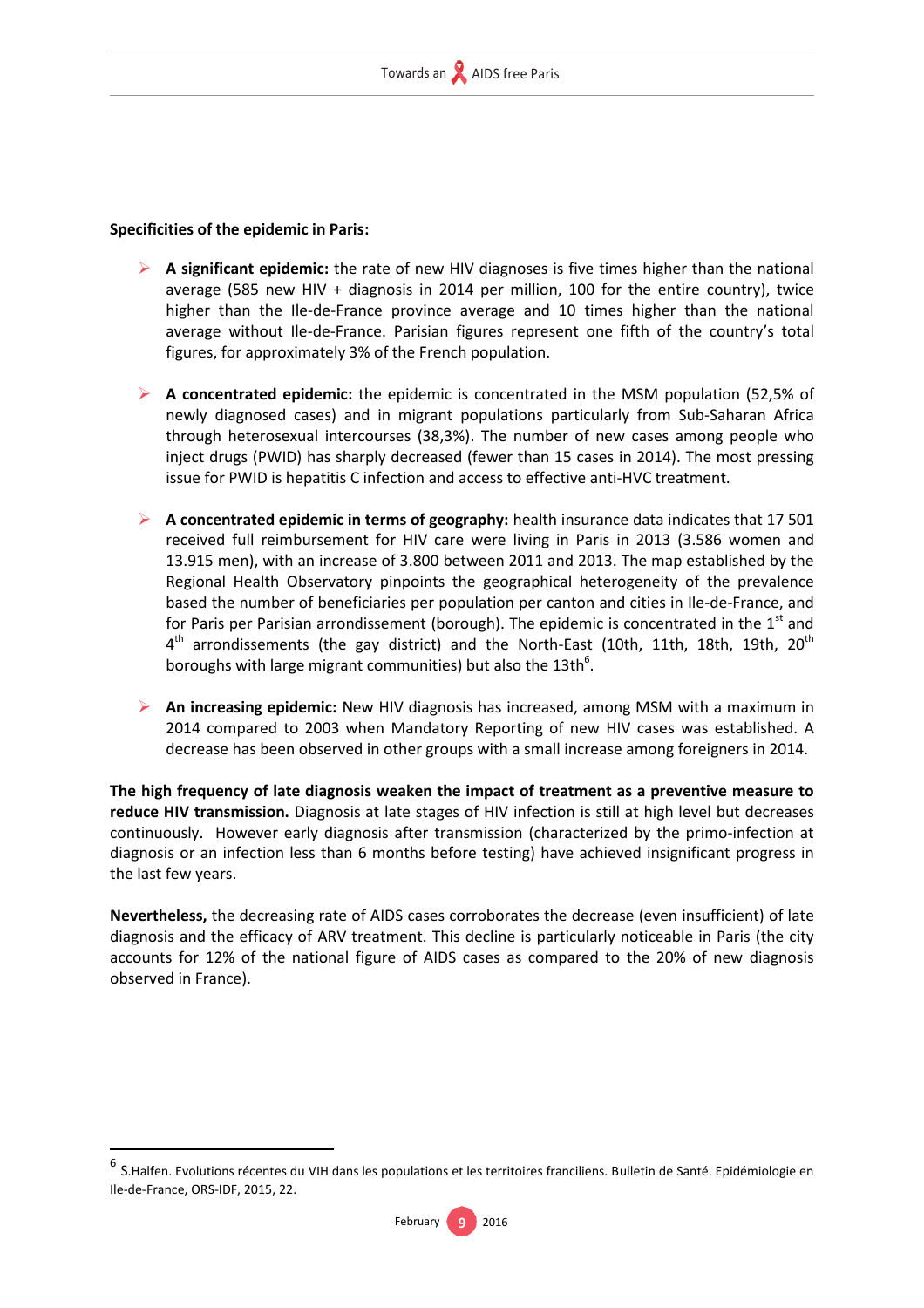#### **Trends in characteristics of new diagnoses in Paris, 2003-2014**

(Source InVS)

|                                             | 2014                                                                                 | 2014 compared to previous years since 2003                                                                                                                             |  |  |  |  |  |  |
|---------------------------------------------|--------------------------------------------------------------------------------------|------------------------------------------------------------------------------------------------------------------------------------------------------------------------|--|--|--|--|--|--|
| N (95%CI) and % (95%CI)                     |                                                                                      |                                                                                                                                                                        |  |  |  |  |  |  |
| <b>Transmission group</b>                   |                                                                                      |                                                                                                                                                                        |  |  |  |  |  |  |
| <b>MSM</b>                                  | 689 (556-822)<br>52,5% (48,4-58,7)                                                   | 2014 : highest number since 2003                                                                                                                                       |  |  |  |  |  |  |
| IDU                                         | $6(0-15)$<br>0,4%                                                                    | 2003 : highest number (n=34), 2014 : lowest<br>number                                                                                                                  |  |  |  |  |  |  |
| French heterosexual<br>men and women        | Men: 64 (34-95)<br>Women: 34 (13-56)<br>Men:4,9 % (2,7-7,1)<br>Women: 2,6% (1,1-4,2) | Men: 2006 highest number (n=74);<br>2003 et 2006 lowest numbers (48 et 54)<br>Women: stable number                                                                     |  |  |  |  |  |  |
| Non-French<br>heterosexual men and<br>women | Men: 238 (178-298)<br>18,2% (14,9-21,4)<br>Women: 263 (99-327)<br>20,1% (16,7-23,4)  | Men: decreasing trens since 2003, slight increase in<br>2014 compared to 2011-3.<br>Women: decreasing trend since 2003, slight<br>increase in 2014 compared to 2011-3. |  |  |  |  |  |  |
|                                             | <b>Place of diagnosis</b>                                                            |                                                                                                                                                                        |  |  |  |  |  |  |
| Hospital<br>Primary care                    | 849 (691-1008)<br>65% (61-69)<br>462 (365-558)<br>35% (37-56)                        | Stable distribution in recent years                                                                                                                                    |  |  |  |  |  |  |
|                                             | <b>Stage of infection at diagnosis : early and late diagnosis</b>                    |                                                                                                                                                                        |  |  |  |  |  |  |
| Primary infection                           | 161 (113-208)<br>12,3% (9,4-15,2)                                                    | Highest number in 2010, stable % since 2011                                                                                                                            |  |  |  |  |  |  |
| Infection less than 6<br>months             | 373 (291-455)<br>28,6% (25-32)                                                       | In 2014, number of early diagnosis #2012 but<br>decreasing proportion compared to previous years                                                                       |  |  |  |  |  |  |
| Late diagnosis (<200 CD4<br>ou AIDS)        | 286 (214-359)<br>21,8% (17,9-25,8)                                                   | Decreasing trend since 2008                                                                                                                                            |  |  |  |  |  |  |

In terms of advantages, Paris offers a very diverse range of healthcare services with 11 services in public hospitals (AP-HP) which are also clinical research facilities, 11 STIs clinics, CeGIDD (Centres Gratuits d'Information, de Dépistage et de Diagnostic), 8 mobile programs of community-based testing deployed throughout Paris available for different groups; several others to be approved soon, a health center that proposes sexual health services to MSM ("the 190"), walk-in centers like Institut Alfred Fournier, and several community-based associations proposing a range of different activities.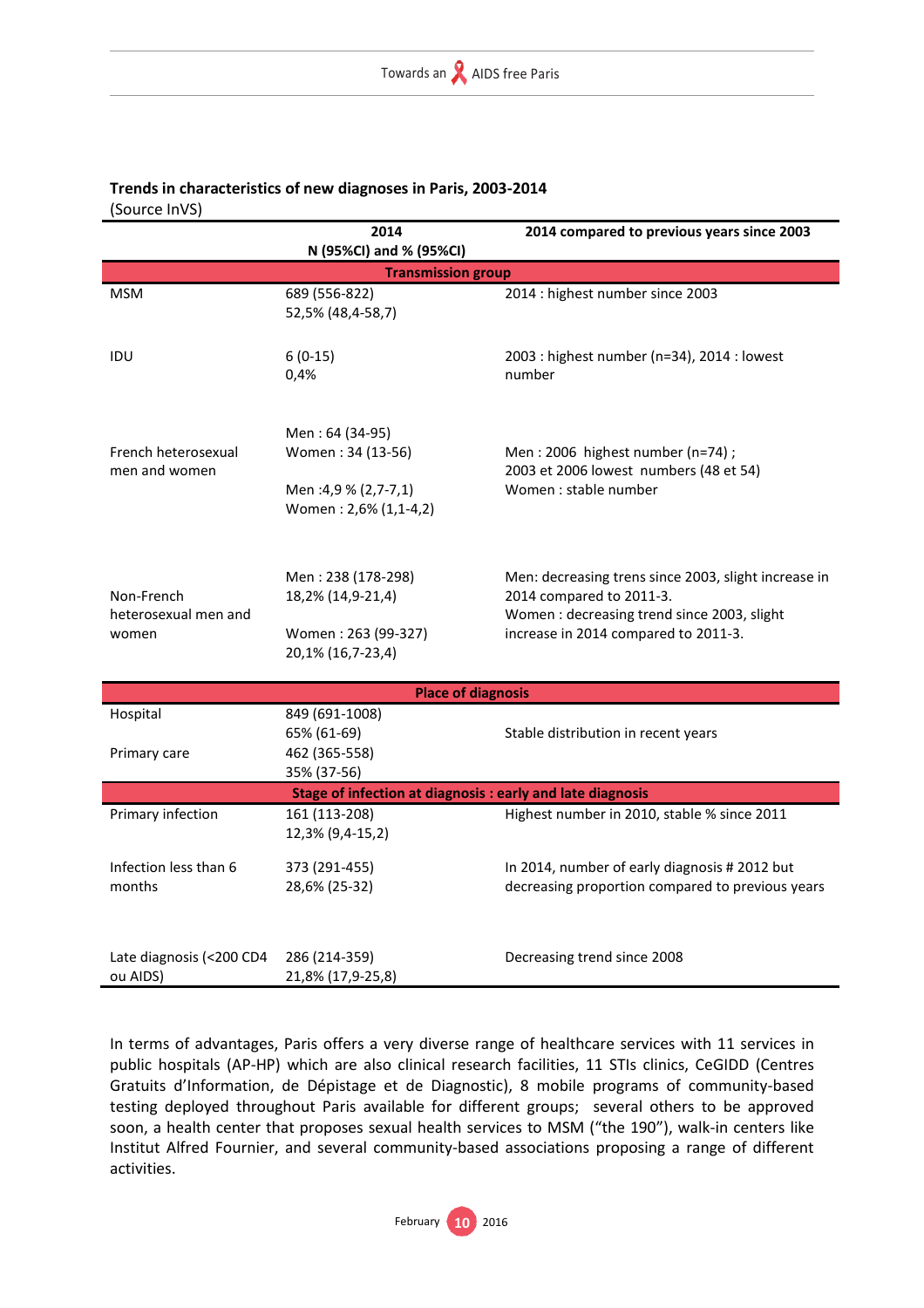# **Combination prevention**

Combined prevention hinges on renewed information and clear messages on testing, treatment and its preventive effectiveness, promotion of condom use and PrEP, control of STIs and comprehensive care of HIV-infected individuals. Combined prevention tools are similar for all concerned groups but their conjugation will build adapted programs for different populations according to epidemiology and sexual lifestyles.

# **Offer PrEP, experts recommend**

TRU's approval Temporary Recommendation for Use, the decision to reimburse Truvada and associated medical costs, the engagement of specialized hospital services to provide PrEP and the possibility in a near future for prescriptions in STIs clinics will make PrEP available to the groups at higher risk of acquiring HIV. In October 2015, the experts' committee led by Pr. Morlat developed the guidelines, the framework of prescription, and medical and biological follow-up for the different populations. Currently, these recommendations suggest limiting PrEP offer to the fraction of MSM populations who are the most exposed and to other populations based on individual exposure level. However epidemiological data encourages relying on PrEP to meet the anticipated objective, particularly for MSM. This calls for a rapid scale up in terms of PrEP offer, strong and wide communication campaigns, and special vigilance in this population as long as a sufficient number of men on PrEP is not reached.

### **A new approach to promoting condoms**

Recommendation on PrEP leaves great scope for condoms, which are the only method for the majority of people to protect themselves from HIV and STIs. It is therefore essential that its accessibility and acceptability remain strong so that those who are willing to use them can do so. This calls for a new approach to promoting condoms through a sexual health perspective: strong efficacy, self-control, quality of products, variety of sizes, material and packaging, and low cost.

# **Simplifying post-exposure prophylaxis access (PEP)**

Until now, PEP has been proposed by HIV specialized services in hospitals and emergency services. In the near future, it will be authorized in STIs clinics. The scale of its use is not documented. PEP, which has been promoted lightly thus far, will be more widely encouraged. PEP users will be assessed as regards their need for pre-exposure prophylaxis (PrEP) and, when necessary, it will be proposed to them or they will be referred to relevant services.

# **Regular testing combining different types of tests and services**

To date, the testing strategy has not delivered its expected outcomes. Scope for progression is high for TasP, with the reduction of time between transmission, diagnosis and viral replication control thanks to treatment.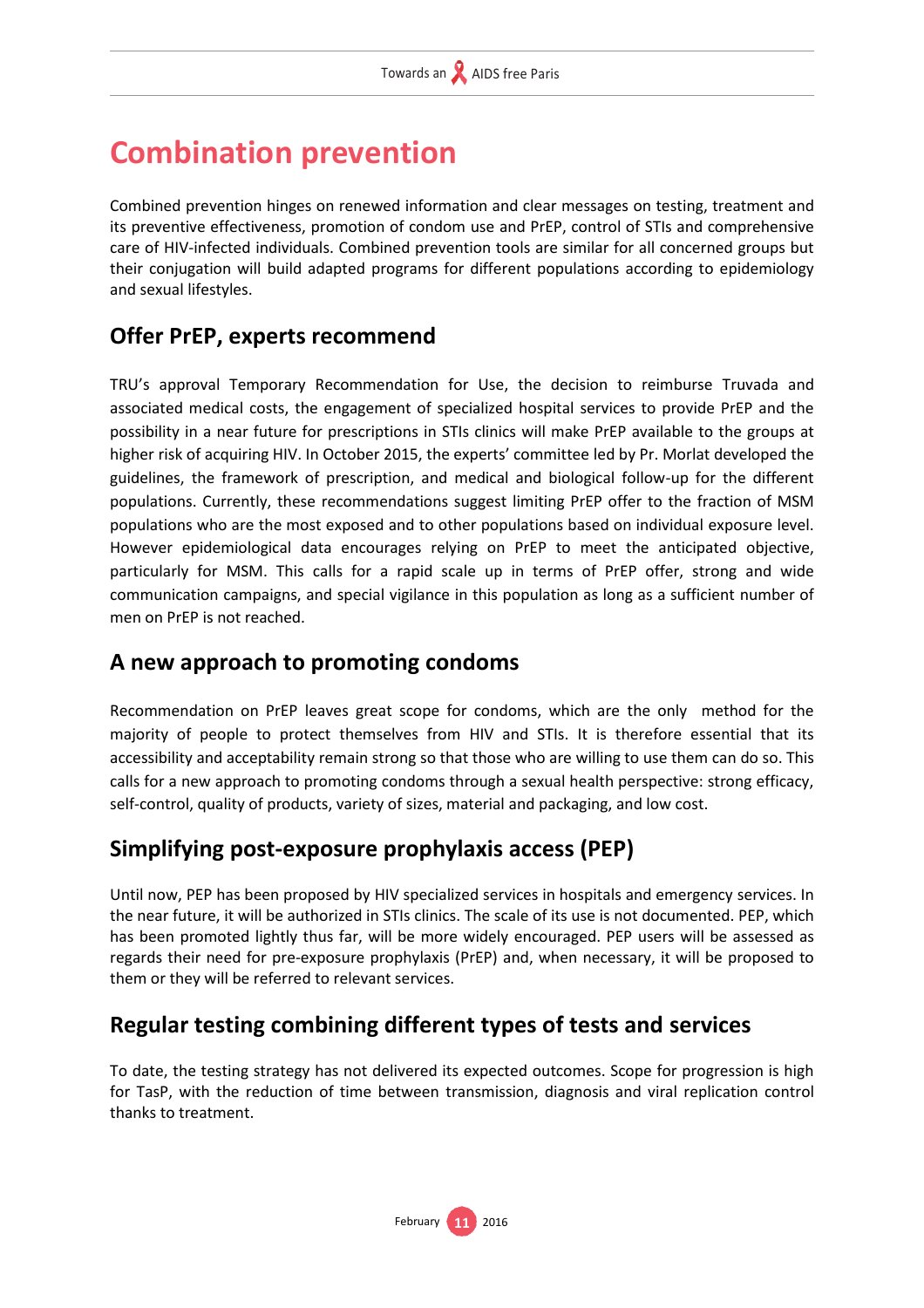Messages regarding testing for the most exposed populations could be simplified. The three types of available tests (self-testing, rapid test, and 4th generation Elisa test) are technically and biologically efficient and can be used indifferently as long as a clear message on primary infection is given. Individuals with a recent exposure or symptoms of primary-infection (not completely detected by rapid tests) should be advised to consult a doctor using 4th generation Elisa test or viral load testing.

The objective of early testing requires repeated and regular testing for the most exposed populations: every three months for MSM who are sexually active regardless of their number of sexual partners.

Testing would also benefit from wider utilization of rapid testing tools compared to the recommendations of the Haute Autorité de Santé (HAS) in 2008<sup>7</sup>, in healthcare facilities and testing centers, in order to encourage and ease testing<sup>8</sup>, and optimize human resources through taskshifting<sup>9</sup> (to date, in France, counselling should be delivered by a physician except in out-reach community testing).

### **Medical facilities and measures**

 $\overline{a}$ 

STIs clinics (CeGIDD) join the missions of former CDAG and CIDISST (CDAG: Anonymous and free-ofcharge HIV testing centers; CIDDIST: Information, Diagnosis and Care centers for sexually transmittable diseases). An approved centers' list in Ile-de-France region was published in December 2015. Coordination of STIs clinics should be improved to secure access for each and every population. It is of utmost importance that CeGIDD be prepared to take care of HIV positive people for their sexual health needs (promotion of ART efficacy, STIs testing and treatment, counselling for partners etc.) who will be less likely to attend hospital services several times per year thanks to ART efficacy.

Since 2011, community testing within community-based associations' facilities or in public in-door or out-door places has been growing stronger and showing promising results in terms of attendance from people who had never been tested and from the most exposed populations (30% for MSM, 28% for migrants and 36% for other populations). With respect to national testing figures, community testing shows a higher rate of positive diagnosis compared to other systems (60 000 tests among 5 million for 500 new HIV + cases in 2014), including anonymous testing services, all of them appealing to the most exposed populations. Nevertheless, community testing is ill-funded (subsidy calculated on the number of tests done amounting to 26  $\epsilon$ ), with a price that does not cover the necessary activities for a good organization of testing campaigns (exploration of sites, consultation among community-based organizations, support for people, evaluation etc.).

Community testing should be scaled up with proper financing and a robust strategy in terms of location, populations and the collaboration between different community-based organizations representing the needs of specific populations. Follow-up and mapping are implemented by the ARS.

<sup>9</sup> Leblanc J, D'Almeida KW, Lert F, Cremieux AC. Participation soignante et autonomie infirmière dans le cadre d'un dispositif de dépistage du VIH/SIDA. Rech Soins Infirm. 2012Mar;(108):43-52. French. PubMed PMID: 22616364.



<sup>7</sup> Groupe de travail de la HAS, «Dépistage de l'infection par le VIH en France - Modalités de réalisation des tests de dépistage», octobre 2008[, www.has-sante.fr](http://www.has-sante.fr/)

<sup>8</sup> Prazuck T, Ducasse E, Huard E, Languille A, Sandberg F, Guinard J, *et al*. Tests rapides d'orientation et de diagnostic (TROD) en CDAG : impact sur le rendu des autres sérologies et intérêt de la mise en place de mesures de rappel des consultants perdus de vue. Bull Epidémiol Hebd. 2013;(30):369-76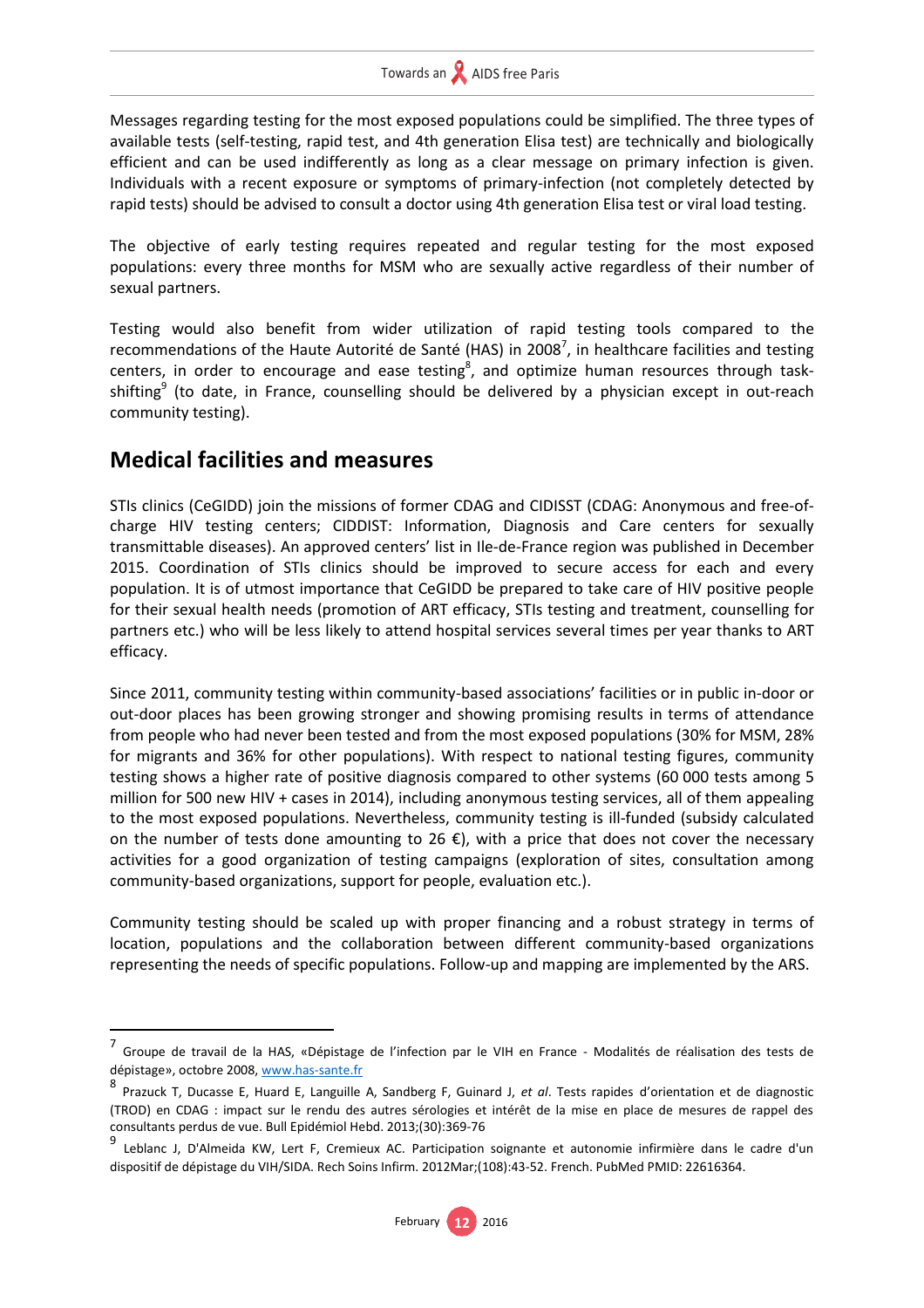Self-testing has the potential to produce positive effects and address the needs of specific populations adequately. Its current high price (#27€) can be an obstacle and its distribution by community-based organizations has not started yet due to budget restrictions. With the support of UNITAID, various possibilities will be explored to acquire a significantly high number of self-testing kits and reduce cost. In the upcoming years, other testing tools such as saliva-test will be approved by health authorities widening their utilization and easing their access to a broader part of the population. The use of self-testing and its impact is currently under investigation through ANRS/V3T project (HIV: Teste-Toi, Toi-même).

Home based self-sampling has been successful for the INPES (Institut National de Prévention et d'Education pour la Santé) – Chlamyweb initiative (testing through internet, shipping of a selfsampling kit, samples delivered to a laboratory, results through text messages or phone call). A new study is being developed under the supervision of INPES in the general population associating HIV, HBV and HCV testing for 15 000 individuals. Another project is being strategized by the INPES to propose self-sampling for HIV and STIs to MSM. In the United Kingdom, Public Health England has implemented a similar system for  $HIV^{10}$  and private initiatives were taken as regards other STIs.

# **Regular HIV, STIs and hepatitis**

 $\overline{a}$ 

Since the early 2000s, STIs have been continuously increasing, particularly among MSM populations and more specifically among HIV positive men. Comprehensive and systematic testing of STIs in STI clinics, sexual health centers, and HIV specific services with a varying periodicity depending on populations needs to be implemented. New recommendations in terms of prevention, testing, and treatment regarding STIs in different populations and age group are much needed as these are marginalized aspects of sexual health.

### **Primary healthcare: general practitioners and healthcare centers**

Primary healthcare services, general practitioners, outpatientclinics, drop-in medical services for the most deprived (PASS : Permanence d'Accès à la Santé et aux Soins), are in direct contact with the most vulnerable populations in certain Parisian boroughs.

A survey conducted in 2013 and involving 477 general practitioners in Paris reflects the geography of the epidemic in the City. It indicates that more than half of the respondents, namely in the North-Eastern and the central areas of Paris, have more thant 10 HIV positive patients in their caseload and/or have prescribed more than 10 tests during the last month. It also reveals that younger physicians, female physicians, and those in sector 1 (basic fees) prescribe HIV tests more often. The survey underlines that less than half of the practitioners are aware of the 2009 HAS recommendations and their activities indicate several missed opportunities of HIV testing/diagnosis<sup>1112</sup>.

<sup>10</sup> <https://www.gov.uk/government/news/free-hiv-home-sampling-launched-to-increase-hiv-testing>

<sup>11</sup> Rocchetti V, Viard JP. Family practitioners screening for HIV infection. Med Mal Infect. 2015 May;45(5):157-64. doi: 10.1016/j.medmal.2015.03.007. Epub 2015 Apr 9.

<sup>12</sup> Champenois K, Cousien A, Cuzin L, Le Vu S, Deuffic-Burban S, Lanoy E, Lacombe K, Patey O, Béchu P, Calvez M, Semaille C, Yazdanpanah Y. Missed opportunities for HIV testing in newly-HIV-diagnosed patients, a cross-sectional study.BMC Infect Dis. 2013 May 2;13:200. doi: 10.1186/1471-2334-13-200.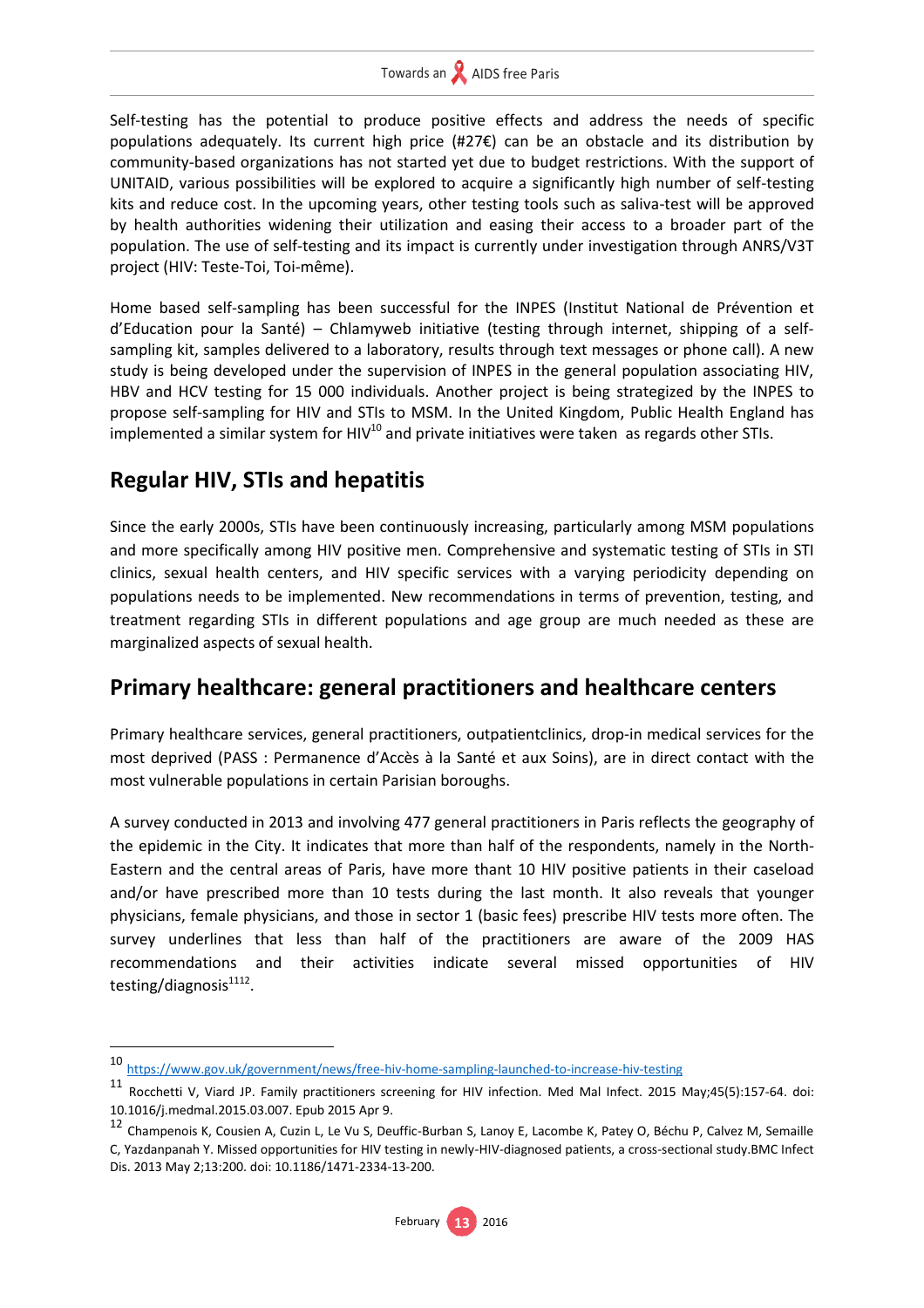General practitioners make 35% of the total of new HIV cases mandatorilly reported in Paris. Physicians and primary healthcare services have an important role whereas HIV has a limited share in their overall activity given the specialized follow-up in dedicated hospital services, with the exception of a small number of dedicated physicians ensuring the follow-up of HIV positive patients in their caseload.

Centers receiving precarious populations, most of them undocumented foreigners, have systematic testing practices improving early diagnosis. Besides it has been nearly impossible to implement the recommendation of generalized testing made by the National Program 2010-14. The number of tests has increased but figures on mandatory information from GPs has stalled or declined. Only late diagnosis has declined. This situation, which is not exclusive to Paris, suggests that information and recommendations must be refined, targeting health care practitioners and service providers, especially in the hardest hit boroughs.



Bénéficiaires de l'Affection de longue durée (ALD) pour VIH à Paris par arrondissement

*Local rates per arrondissement in Paris: Prevalence 2013 and incidence 2011-13 cumulated of HIV cases reported by national health insurance.*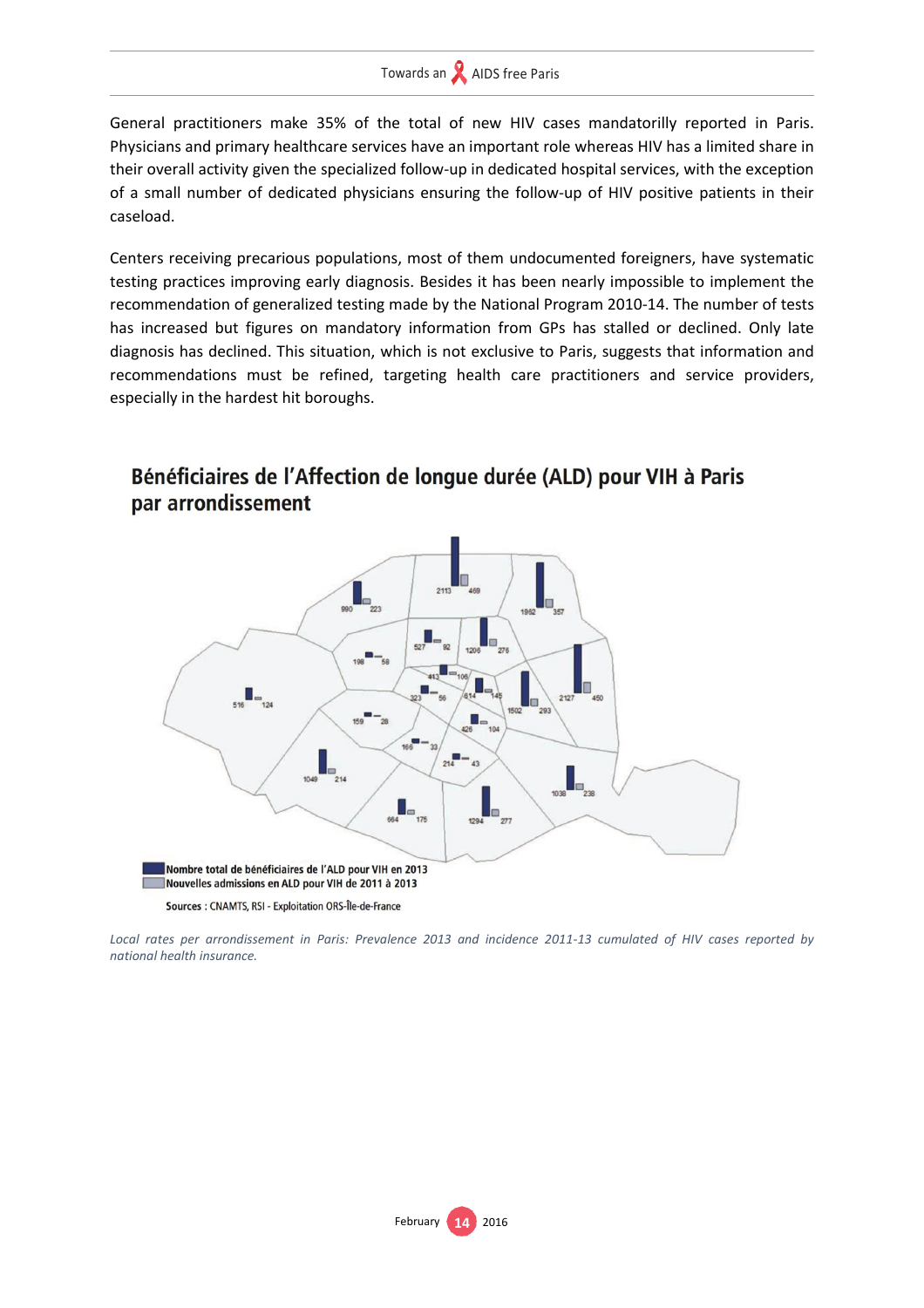$\triangleright$  Disseminating adequate information and recommendations with regards to the geographical distribution of HIV cases in Paris (figure 3).

Paris

Recommendations for primary care services should be disseminated by the CPAM (national health insurance service), City health services or the Agence Nationale de Santé Publique- Santé Publique France (Public Health France). This document will mention localized epidemiologic data, recall symptoms or pathologies that call for HIV testing to avoid missed opportunities<sup>13</sup>. Regular testing for the most exposed populations (including migrants from Sub-Saharan Africa) will be recommended. Physicians will be encouraged to immediately refer newly diagnosed patient to specialized services in order to ease their linkage to care and immediate treatment. Rapid test tools could be distributed to practitioners and health care service facilities in need. This program towards GPs and primary care centers should be strengthened via face-to-face appointments with physicians and service providers in the most concerned areas of Paris. Information will also be disseminated to biologists throughout the city since it is possible to request testing directly from analysis laboratories.

 $\triangleright$  Including general practitioners in the care strategy

In the upcoming years, medical follow-up of HIV infection in dedicated services will be less frequent and general practitioners, particularly those in North-Eastern and central boroughs of Paris will have an increasing number of people living with HIV to take care for their health problems. The care of these people will require renewed links between general practitioners and specialized physicians in hospitals, as it is already the case for several severe and chronic diseases. For HIV, modalities of care should be updated. One of the new missions of STI clinics (CeGIDD) is to provide training and counseling services for health professionals in their respective geographic area of activity.

Primary healthcare service providers will be represented in the steering committee of the Parisian Program.

<sup>13</sup> Raben D, Mocroft A, Rayment M et al , HIDES Audit Study Group.Auditing HIV Testing Rates across Europe: Results from the HIDES 2 Study.PLoS One. 2015 Nov 11;10(11):e0140845. doi: 10.1371/journal.pone.0140845.



 $\overline{a}$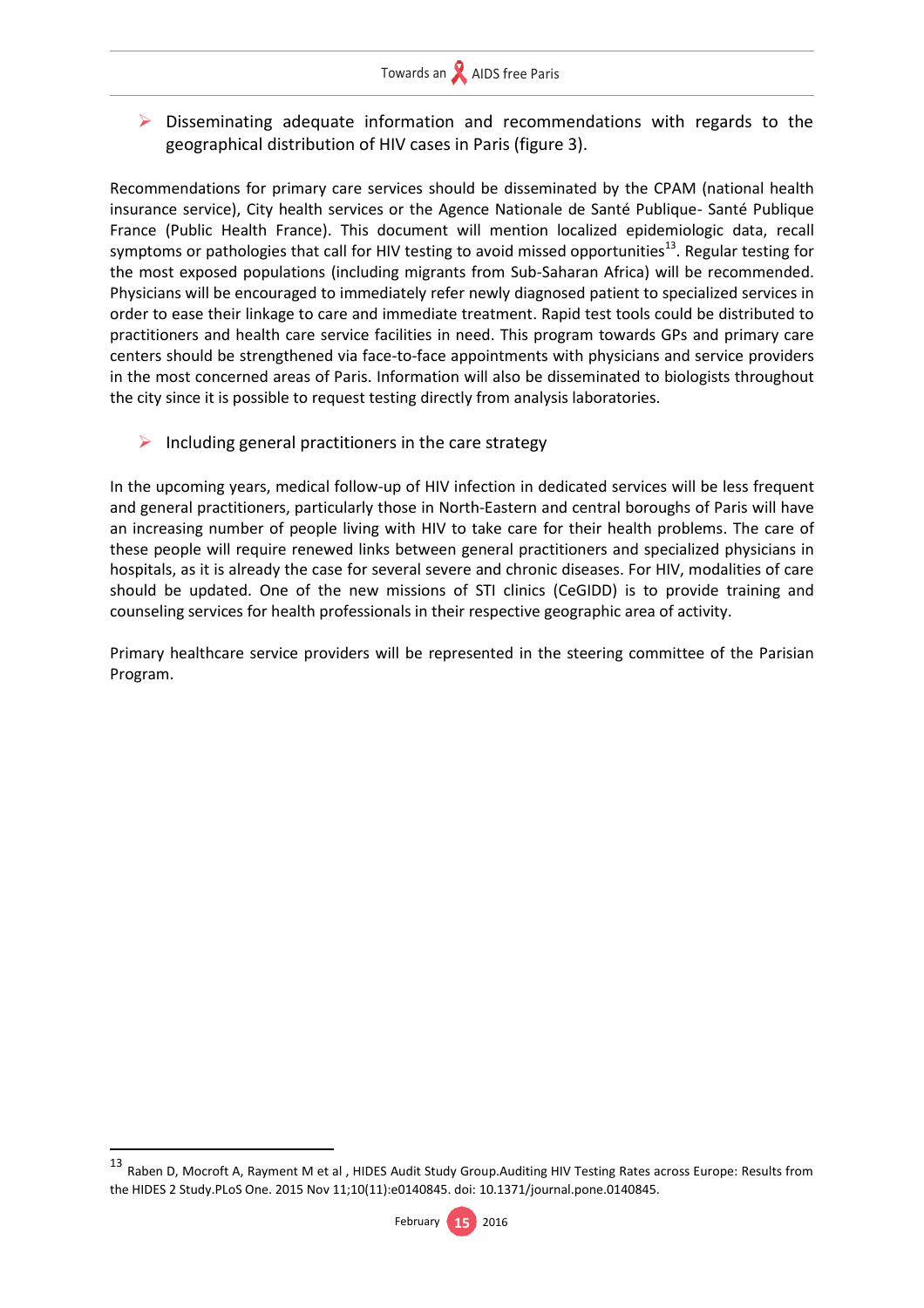# **PROGRAMS FOR EACH POPULATION**

In 2014, as indicated above, 90% of new HIV infections occurred among MSM and Sub-Saharan migrant populations. Other populations such as sex workers and transgender have specific health needs, particular regarding sexual health and access to rights and care, for which HIV can leverage a comprehensive approach. These groups are represented by different community-based organizations. Emphasis on prevention and strong individual and population efficacy of treatments should not weaken the focus on HIV positive people's needs in terms of sexual health and social inclusion. Hence the Parisian program will be centered on common principles and divided in specific programs proposing different priorities and combinations for the different populations: PLHIV, MSM, migrants, transgender persons and sex workers.

In this report, specific measures for people who inject drugs (PWIDs) have not been developed. Nevertheless, drug users have paid a very high price for AIDS as they were affected by the epidemic, early and massively and most could not benefit from triple-therapies from 1996<sup>14</sup>. The decision of Michèle Barzach, Ministry of Health, to free the sale of syringes from 1987, the mobilization of the HIV community in favor of PWIDs, its commitment to limit damages and compensate drug specialists' blindness at the time, have allowed for the full deployment of harm reduction policies since 1995. Today, new HIV infections among PWIDs are rare in Paris (15 in Paris in 2014). The harm reduction program is of utmost importance in all social and medical aspects, with the aim of preventing HIV and hepatitis C: the establishment of a drug-consumption room, the ongoing "low-threshold" programs, the implementation of new strategies to teach on safe injection practices or to prevent injection initiation, and above all, access for PWIDs to HCV antiretroviral treatment for individual and collective benefits.

# **People living with HIV (PLHIV)**

j

Today, 96% of PLHIV on care receive ART and 94% have reached viral suppression. These excellent results can be slightly overestimated due to temporary interruptions in care for some patients who are subsequently invisible for statistics. ART enables a life with little impact on physical health for the large majority of PLHIV and a life expectancy that is similar to the general population for those who have more than 500 CD4<sup>15</sup>. Nevertheless, some still suffer from the long-term consequences of the disease, while others are diagnosed at a late stage and see their health altered durably. With time, treatments come to be more and more tolerated, simpler, and other innovations are currently being developed (simplified treatment, long-acting treatment, relief schemes etc.). The frailty of age brings new burdens with the onset of comorbidities. Their frequencies, intensities and etiologies are not yet fully comprehended.

Hospitals are at the center of medical care of HIV infection, with more and more distance between medical follow-up (6 to 12 months when the health condition is favorable), fostering the integration of new strategies or therapeutic molecules related to clinical research advances.

This hospital-centered approach calls for a particular attention on PLHIV's health path, in order to take care adequately of other and common health issues, comorbidities and sexual health needs.

<sup>14</sup> A. Coppel. Peut-on civiliser les drogues ? De la guerre à la drogue à la réduction des risques. La Découverte, Paris, 2002.

<sup>15</sup> Collaboration of Observational HIV Epidemiological Research Europe (COHERE) in EuroCoord. All-cause mortality in treated HIV-infected adults with CD4 ≥500/mm3 compared with the general population: evidence from a large European observational cohort collaboration. Int J Epidemiol. 2012 Apr;41(2):433-45. doi: 10.1093/ije/dyr164. Epub 2011 Nov28.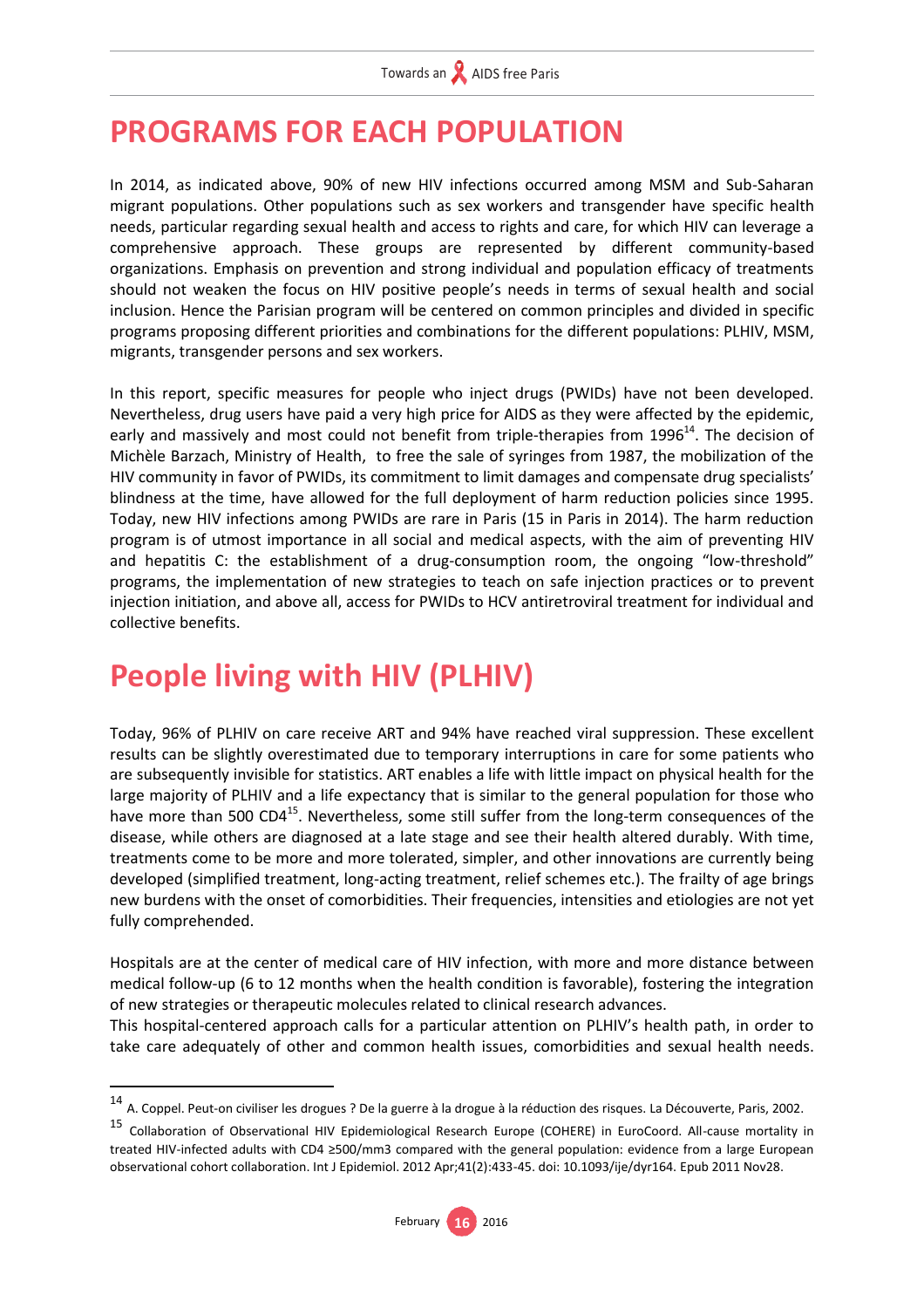This is the reason why projects have emerged, on hospital alternatives, importance of information from general practitioners and a truly open sexual health service for people living with HIV.

The social aspects of being HIV infected did not witness the same progress as the medical ones. Setbacks in terms of disability acknowledgement linked to the amelioration of health condition has been translated into increasing unemployment among PLWHIV and compared to the general population, the level of insecurity and poverty is higher<sup>16</sup>. Social and personal life is affected by discriminations linked to the HIV positive status, sexual identity, racism, xenophobia and other forms of discriminations in all aspects of daily life. The rejection and fear of rejection and weakening selfesteem are altering social, affective and sexual relations.

The undisclosed secret about the disease, the physical distance with relatives for multiple reasons, isolation, and other after-effects deriving from traumatisms are frequent and depression is high among PLHIV. One of the HIV care coordinating body in the region, COREVIH Ile-de-France East, is conducting a regional survey on support needs with a specific focus on risks of interruption in the care continuum and on the situation of patients with a complex profile.

Such situations have been reported by community-based organizations in Paris, during PLHIV support meetings.

#### **Text drafted by Basiliade, ARCAT and Aurore to account for complex profiles**

- Accumulation of multiple pathologies, often chronic and evolving, implying multiple medical follow-ups with different specialists, and requesting coordination between different health actors. These pathologies are often associated to other health issues (exhaustion, pain, loss of mobility etc.)
- Mental issues, addictions
- $\triangleright$  Pathologies and health issues impact on daily routine and professional activities
- $\triangleright$  Social isolation and lack of social interaction
- $\blacktriangleright$  Lack of specialists

j

- $\triangleright$  Poor living conditions and social and administrative difficulties
- $\triangleright$  Social and medical challenges prevent access to care and increase the number of people lost to follow-up in Ile-de-France.
- Lack of social-medical-psychological coordination and comprehensive follow-up covered by the 'Etablissement Sanitaire et Medicosocial' (ESMS) program.

Associations report unfair practices and harassment from health and social welfare organizations. These difficulties exacerbate the vulnerability of the most fragile populations.

<sup>16</sup> Annequin M, Lert F, Spire B, Dray-Spira R; VESPA2 Study Group. Has the employment status of people living with HIV changed since the early 2000s? AIDS. 2015 Jul 31;29(12):1537-47. doi: 10.1097/QAD.0000000000000722. PubMed PMID:26244393.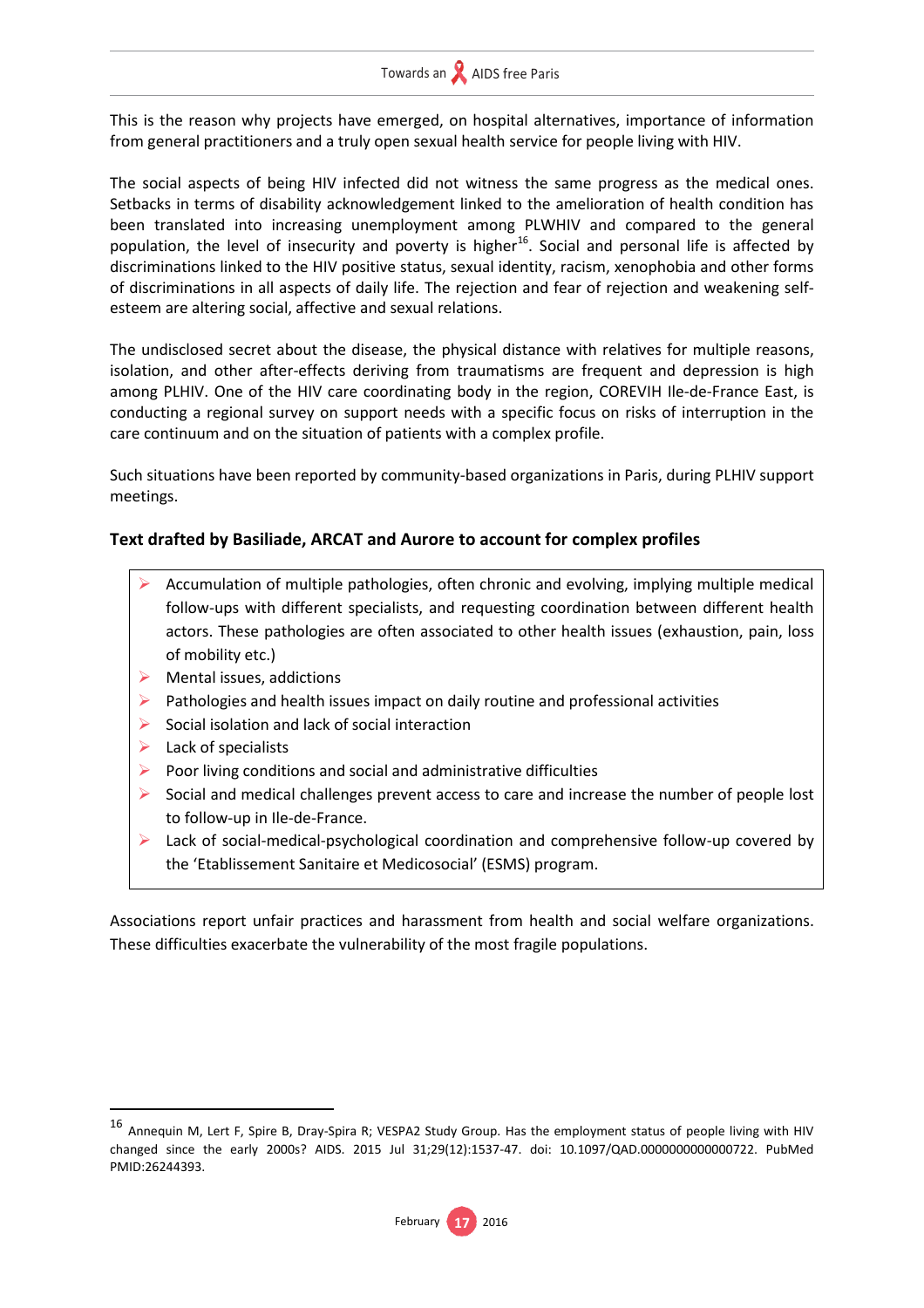### **Recommendations**

National recommendations are included in the chapter « Living conditions for a therapeutic success » of the Morlat experts' report.

Recommendations to improve health and quality of life of PLHIV are:

- $\triangleright$  Reduce administrative obstacles that prevent access to rights at the prefecture and other social administrations with greater city involvement.
- $\triangleright$  Support alternatives to hospital care for PLHIV. General practitioners, "the 190" healthcare center, and the Institut Alfred Fournier provide comprehensive outpatient care and services. In some boroughs more than half of the GPs follow at least 10 HIV positive patients, which call for stronger links with specialized services. The Paris Saint-Antoine's hospital team has proposed creating a comprehensive multidisciplinary health center, to treat chronic viral infections contributing to healthcare providers' professional training.
- $\triangleright$  Add « home-based medical » coordination to programs providing social support to people with a complex medical and social profile.
- Stronger message on the preventive effectiveness of ART
- $\triangleright$  Promote open dialogue among sero-discordant couples and the benefits or ART as a preventive measure, sexual disorders, STIs and comprehensive sexual health programs.
- $\triangleright$  Prevent care interruptions and identify those who have no access to care.
- $\triangleright$  Promote alternative programs to patient treatment 'education' in hospital settings: comprehensive community-programs, including sexual health and peer-to-peer education.
- $\triangleright$  Support long-term health/cultural mediation across services or community-based organizations to support most vulnerable populations/individuals.
- $\triangleright$  Support PLHIV led community-based organizations offering programs to cope with isolation, information, peer-to-peer support, activities etc.
- $\triangleright$  Use the whole range of existing measures, laws and policies to fight discrimination.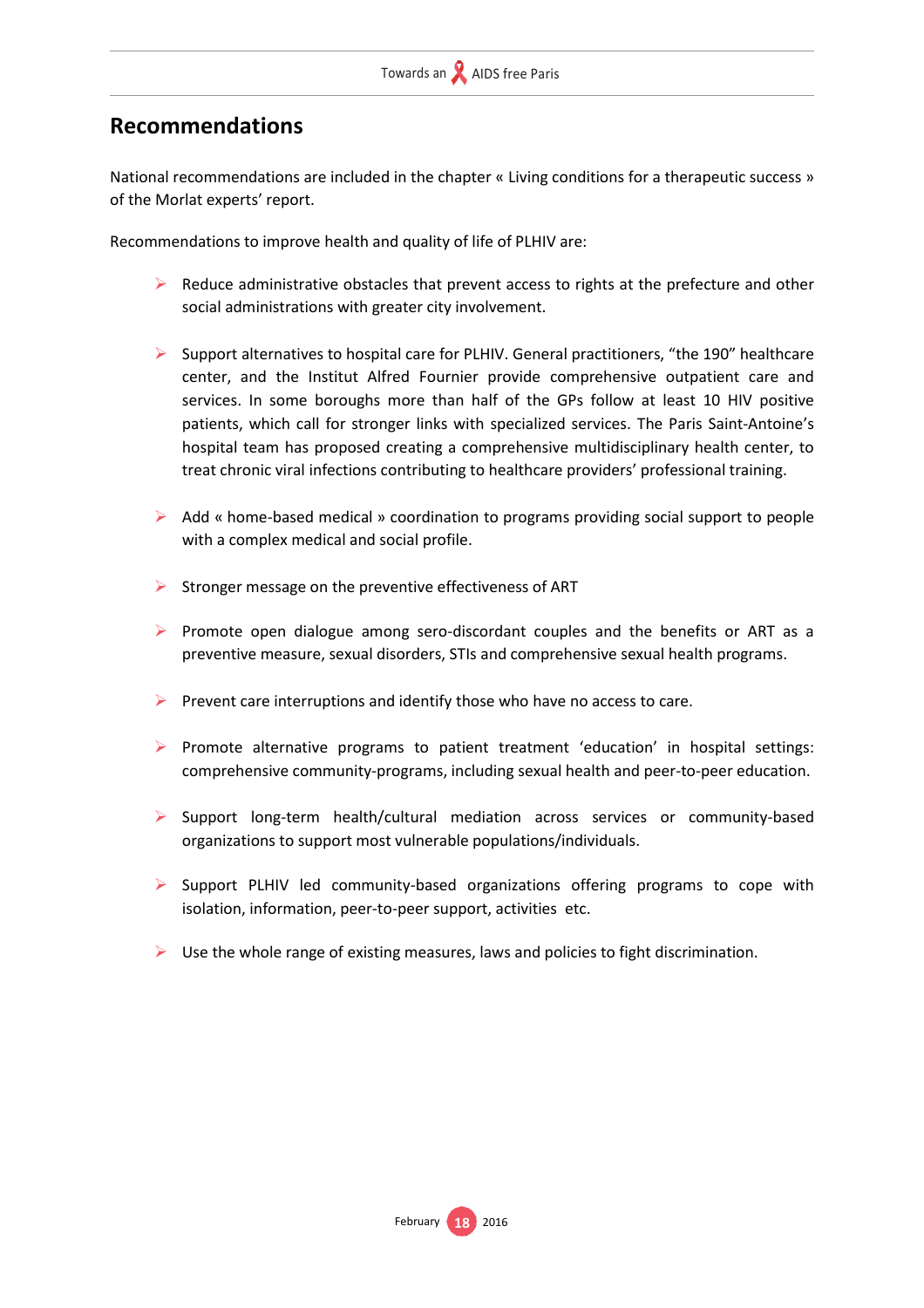# **Men who have Sex with Men**

#### **MSM are populations at high risk of acquiring HIV.**

The HIV epidemic disproportionally affects gay and MSM populations in big metropoles. In 2014 the epidemic soared in Paris. The epidemic trend may accelerate because of undiagnosed HIV cases among gay and MSM populations characterized by frequent unprotected sex with multiple partners<sup>17</sup>. Compared to the rest of the country, Paris has an alarming high prevalence (at least 20% for MSM), associated with specific sociological features. At national level there has been a sharp increase in new HIV infection cases among young people aged between 15 and 24.

The epidemiological landscape is also characterized by the rise in STIs in the past 15 years closely linked to changes in lifestyle and behavior such as dating applications and websites, or "chemsex"<sup>18</sup>.

#### **Characteristics of MSM populations in Paris, compared to those in the inner suburbs and outer suburbs in the region (Source: EPGL, 2011, Annie Velter, InVS).**

Among the participants to the Enquête Presse Gays et Lesbiennes survey (2080 participants), Parisians are older than MSM in the rest of the country (median age of 38), they have higher education (67% are graduated vs 37% in the inner suburbs – 636 participants, 49% in outer suburbs – 878 participants and 40% in other French departments (6726)). They are more likely to identify themselves as homosexuals (91% vs 84%, 86%, 86%) and have exclusively had male partners in their lifetime (64% vs. 64%, 60%, 59%). They routinely access backrooms (73% vs. 5I%, 60%, 57%) or saunas (46.5% vs. 41%, 43%, 42%).

There is little difference in the use of internet according to the area. Parisian gays have more male sexual partners: a median of 9 per year for Paris, 5 for the inner suburbs and 4 for the outer suburbs and other departments. Among Parisians, men aged over 35 have more partners than younger age groups (A median of 10 vs 6 for 30-34 years old and 5 for 25-29 years old).

Parisians test for HIV more than MSM of other areas of France. They are more often identifying as HIV positive (24 % vs. 11,1 %, 15,9 % et 12 %). These HIV positive men have a median of 20 sexual partners per year, compared to those declaring themselves HIV negative (5).

Among the HIV negative who underwent HIV testing, 64% of Parisians have done a test in the past 12 months. These men have a median of 10 sexual partners a year.

With regards to unprotected anal intercourse with a sero-discordant partner or a partner with unknown status in the past 12 months (37%), there is no difference according to place of residence. The observations according to HIV status do not differ significantly in the region. For Paris, 60% of HIV positive men reported an unprotected sexual intercourse in the last 12 month period.

Despite a more accessible testing offer, thanks to the multiplicity of testing centers in Paris (in 2011, community-based testing centers were beginning to be established), the level of testing the past 12 months do not differ in Paris as compared to other departments. In the most recent data, there is no significant increase of diagnosis at early stages of infection.

 $\overline{a}$ 

 $18$  Chemsex is a subculture of recreational drug users who engage in high risk sexual activities under the influence of drugs within groups. It is also called chemsex and it is described "as an enormous risk."



<sup>17</sup> Phillips AN, Cambiano V, Nakagawa F, Brown AE, Lampe F, Rodger A, Miners A, Elford J, Hart G, Johnson AM, Lundgren J, Delpech VC. Increased HIV incidence in men who have sex with men despite high levels of ART-induced viral suppression:analysis of an extensively documented epidemic. PLoS One. 2013;8(2):e55312. 10.1371/journal.pone.0055312. Epub 2013 Feb 15. PubMed PMID: 23457467; PubMedCentral PMCID: PMC3574102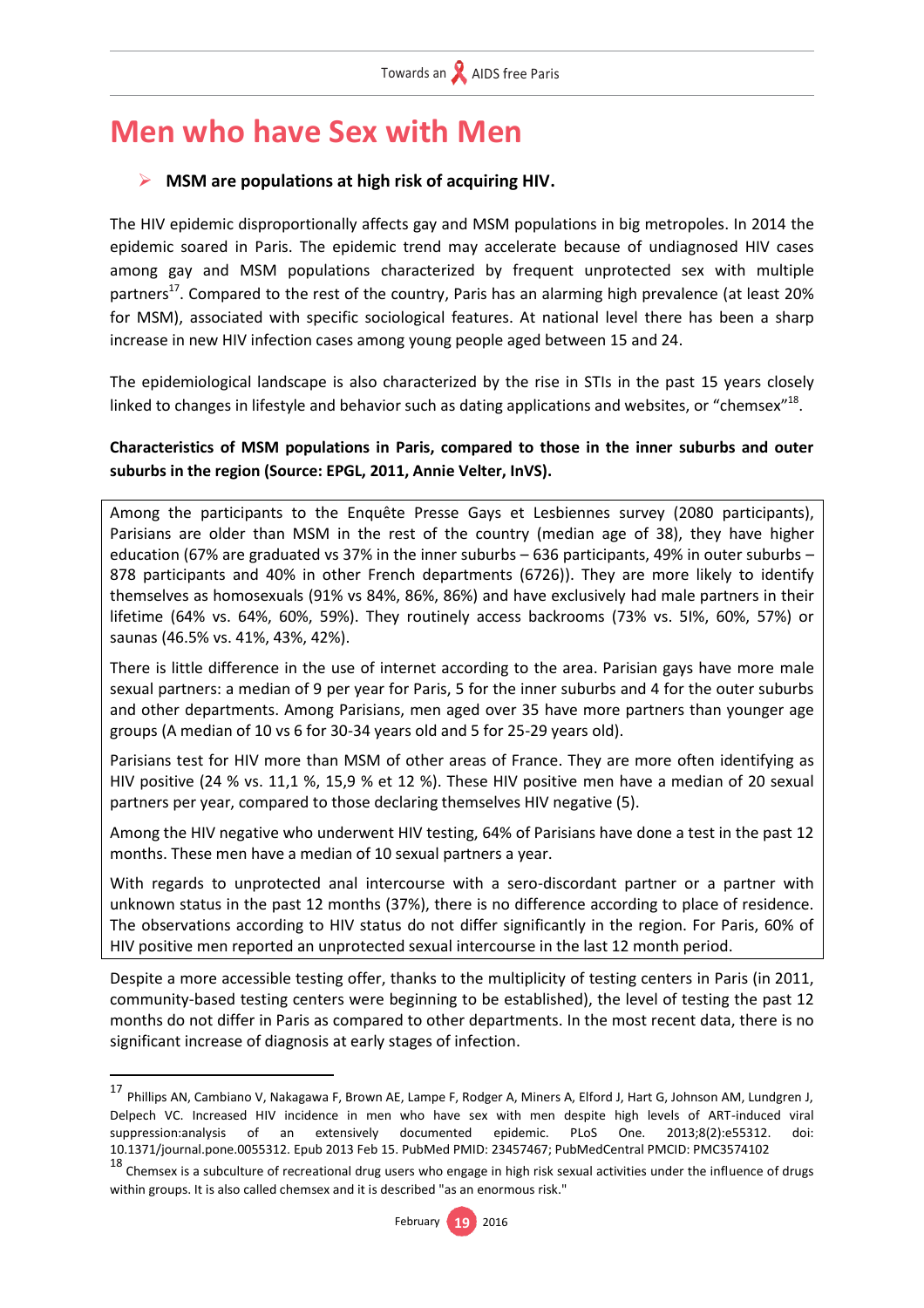Despite a strong presence of community-based organizations, care and prevention services, incentives for testing and ARV initiation after diagnosis, the situation did not improve.

#### **Consensus for change**

j

From 2010 to 2015, PrEP's effectiveness has been questioned in the gay communities and by a significant share of health professionals, raising ethical issues in the ANRS-Ipergay trial, doubting PrEP's effectiveness in real life, emphasizing the risk of undermining the importance of condom use, increase of STIs and Hepatitis C, disempowerment, medicalization of sexuality, dependency of pharmaceutical industries, and high cost.

In 2015, stronger evidence and the calls from scientific community leaders have helped shift opinions<sup>19</sup>. Actually, after the results of the Iprex trial in 2010, showing the moderate effectiveness and emphasizing the importance of adherence, PROUD and ANRS-Ipergay trials, carried out in London, France and Canada respectively, showed strong effectiveness (86%) in controlled environments with two different study designs<sup>20</sup>. PreP is now recommended by WHO guidelines (2015), the European AIDS Society (EACS in October 2015) and the European Center for Disease Control recommendations for MSM in April 2015<sup>21</sup>. France is the first European country to authorize PrEP as an accessible and affordable prevention tool: recommendations of experts (eligibility criteria, prescription and follow-up; 9<sup>th</sup> of October 2015), decision of a RTU by the Agence Nationale de Sécurité du Médicament (ANSM, 29<sup>th</sup> of October 2015), decision of French Minister for Health, Marisol Touraine (23<sup>rd</sup> of November 2015), favorable vote by the InterLGBT (November 2015) and finally the effective availability of PrEP from January 2016.

However some people still express reluctance towards such a change. This dynamic is similar to past ones on « therapeutic optimism » regarding tri-therapies (1996)<sup>22</sup>, and PEP (1998).

A minority of members of the Parisian Committee on 90-90-90 expressed serious concerns about the impact PrEP may have on condom use as an effective prevention tool, excessive enthusiasm, and fear of increase in STIs. They mention the intervention heavily targets a population at higher risk of acquiring HIV, exposing MSM vulnerability and homophobia and potentially having a negative impact on their sexual lives.

<sup>19</sup> Beyrer C, Bekker LG, Pozniak A, Barré-Sinoussi F. Pre-exposure prophylaxis works--it's time to deliver. Lancet. 2015;385:1482-4.

<sup>20</sup> Molina JM, Capitant C, Spire B, Pialoux G, Cotte L, Charreau I, Tremblay C, Le Gall JM, Cua E, Pasquet A, Raffi F, Pintado C, Chidiac C, Chas J, Charbonneau P, Delaugerre C, Suzan-Monti M, Loze B, Fonsart J, Peytavin G, Cheret A, Timsit J, Girard G, Lorente N, Préau M, Rooney JF, Wainberg MA, Thompson D, Rozenbaum W, Doré V, Marchand L, Simon MC, Etien N, Aboulker JP, Meyer L, Delfraissy JF; ANRS IPERGAY Study Group. N Engl J Med. 2015 Dec 3;373(23):2237-46.

McCormack S, Dunn DT, Desai M et al. Pre-exposure prophylaxis to prevent the acquisition of HIV-1 infection (PROUD): effectiveness results from the pilot phase of a pragmatic open-label randomised trial. Lancet. 2015 Sep 9. pii:S0140- 6736(15).

[http://www.who.int/hiv/pub/guidance\\_prep/en/](http://www.who.int/hiv/pub/guidance_prep/en/) ; [http://www.eacsociety.org/files/guidelines\\_8\\_0-english\\_web.pdf](http://www.eacsociety.org/files/guidelines_8_0-english_web.pdf) ; http://ecdc.europa.eu/en/activities/sciadvice/\_layouts/forms/Review\_DispForm.aspx.

[http://www.inter-lgbt.org/spip.php?article1345;](http://www.inter-lgbt.org/spip.php?article1345) [http://ansm.sante.fr/S-informer/Actualite/La-RTU-Truvada-dans-la](http://ansm.sante.fr/S-informer/Actualite/La-RTU-Truvada-dans-la-prophylaxie-Pre-Exposition-PrEP-au-VIH-etablie-par-l-ANSM-est-effective-Point-d-Information)[prophylaxie-Pre-Exposition-PrEP-au-VIH-etablie-par-l-ANSM-est-effective-Point-d-Information](http://ansm.sante.fr/S-informer/Actualite/La-RTU-Truvada-dans-la-prophylaxie-Pre-Exposition-PrEP-au-VIH-etablie-par-l-ANSM-est-effective-Point-d-Information)

<sup>&</sup>lt;sup>22</sup> Van de Ven P, Kippax S, Knox S, Prestage G, Crawford J. HIV treatments optimism and sexual behaviour among gay men in Sydney and Melbourne. AIDS. 1999Nov 12;13(16):2289-94. PubMed PMID: 10563714.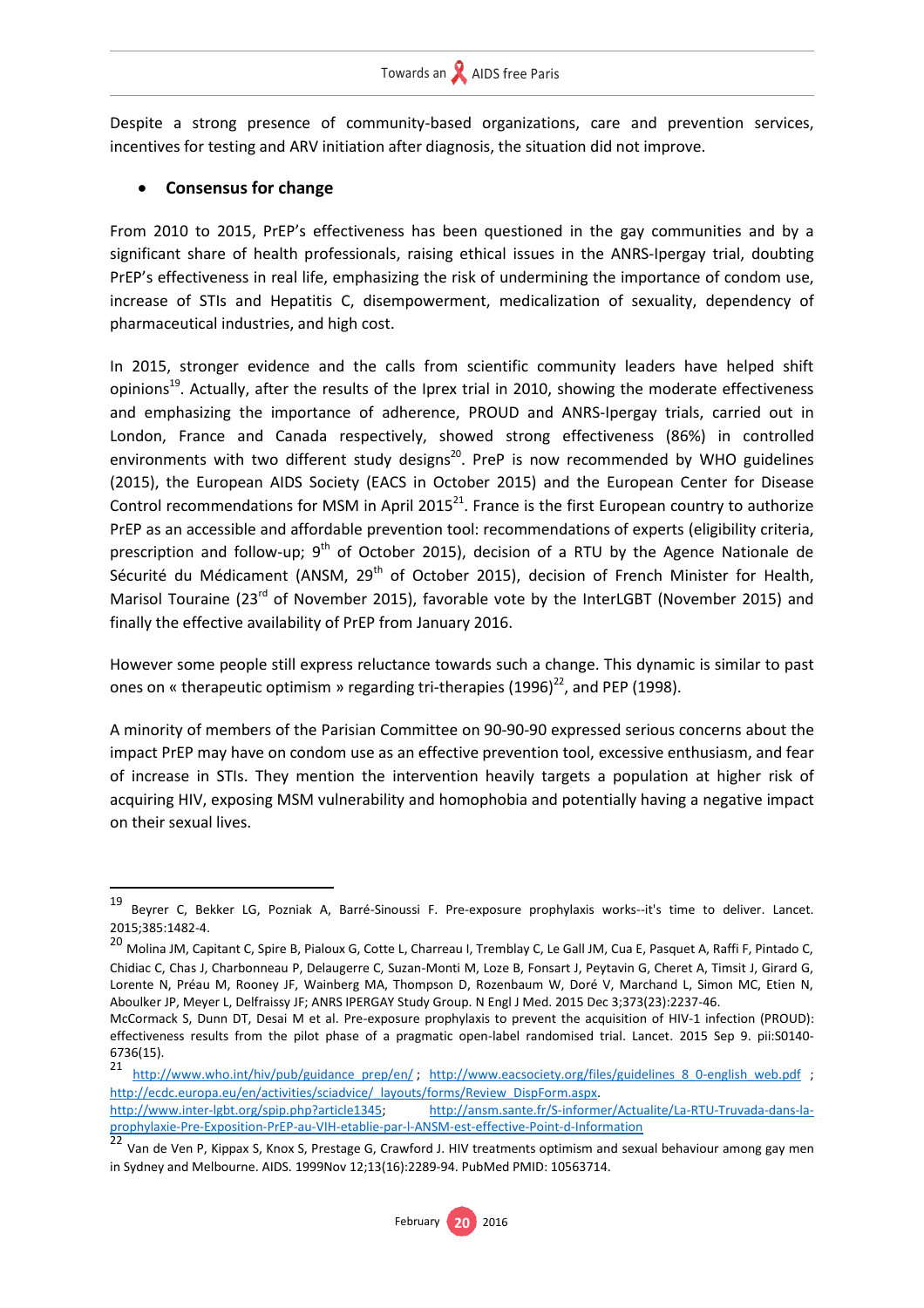#### **Deep-rooted homophobia**

Undeniable progress is needed to end discriminations based on sexual orientation. In 2006, in the French general population, one out of five young people believed that homosexuality was against nature and ("only" 10% of young women agreed) $^{23}$ . Political parties' homophobic discourse and behavior during the parliamentary debate on same-sex marriage shocked the LGBT community. Young homosexuals face homophobic pressure at school, as adolescents, and at home. Suicidal tendencies is a major concern among young LGBT populations<sup>24</sup>, and LGBT rights are a critical component of sexual health and the global AIDS response in Paris.

### **Recommendations**

#### **A comprehensive approach**

The epidemiological situation calls for a more optimistic, renewed and attractive prevention paradigm directed towards gay and MSM populations, supported by comprehensive services including PrEP, sexual health and the promotion of sexual and mental well-being. Preventive measures should include accessible and affordable PrEP, condom use, regular testing, STIs' testing and care. No new prevention dogma is to be imposed on populations, but real efficient options for effective and accessible interventions and tools will be made available.

HIV stakeholders in Paris have agreed to adopt a holistic approach to deal with the health of gay men, focusing on the« happy to be gay » message and the right to have a healthy sexual life free from HIV acquisition fear. This program should include:

- Promotion of gay life-style in its diversity, strengthening the feeling of belonging to a community and self-esteem.
- Mobilization of the gay community on mental wellbeing and related issues.
- Individual and collective attention and care of mental health issues by trained professionals, psychiatrists and psychologists, trained on homosexuality issues. They are already mobilized in existing networks (ESPAS, Psygay) or testing and care centers (the "190" and the Kiosque), or within the framework of activities developed by the Centre Gay et Lesbien in Paris.
- Community actors and professionals training in friendly services for MSM.
- The development of an online mental health program. All these dimensions are yet available in Paris at community level, within gay-friendly professional networks. These measures should be organized, developed and sustained by the Human rights Ombudsman, ANSP-Santé Publique France, community-based organizations and health professionals.
- Developing/ implementing a risk reduction approach to ChemSex.
- The development of an online mental health program, especially targeting illicit drug consumers and slammers.

#### **Clear communication about PrEP**

 $\overline{a}$ 

Clear communication is essential to shift the prevention paradigm especially at the beginning of the program. It is important to disseminate clear information on PrEP and the medication availability and accessibility in Paris with combined messages.

<sup>23</sup> Bajos N,Bozon M, Beltzer N. Enquête sur la sexualité en France: Pratiques, genre et santé, La Découverte, Paris, 2008.

<sup>24</sup> F.Beck, JM Firdion, S.Legleye, MA Schiltz. Les minorités sexuelles face au risque suicidaire. Inpes, 2014.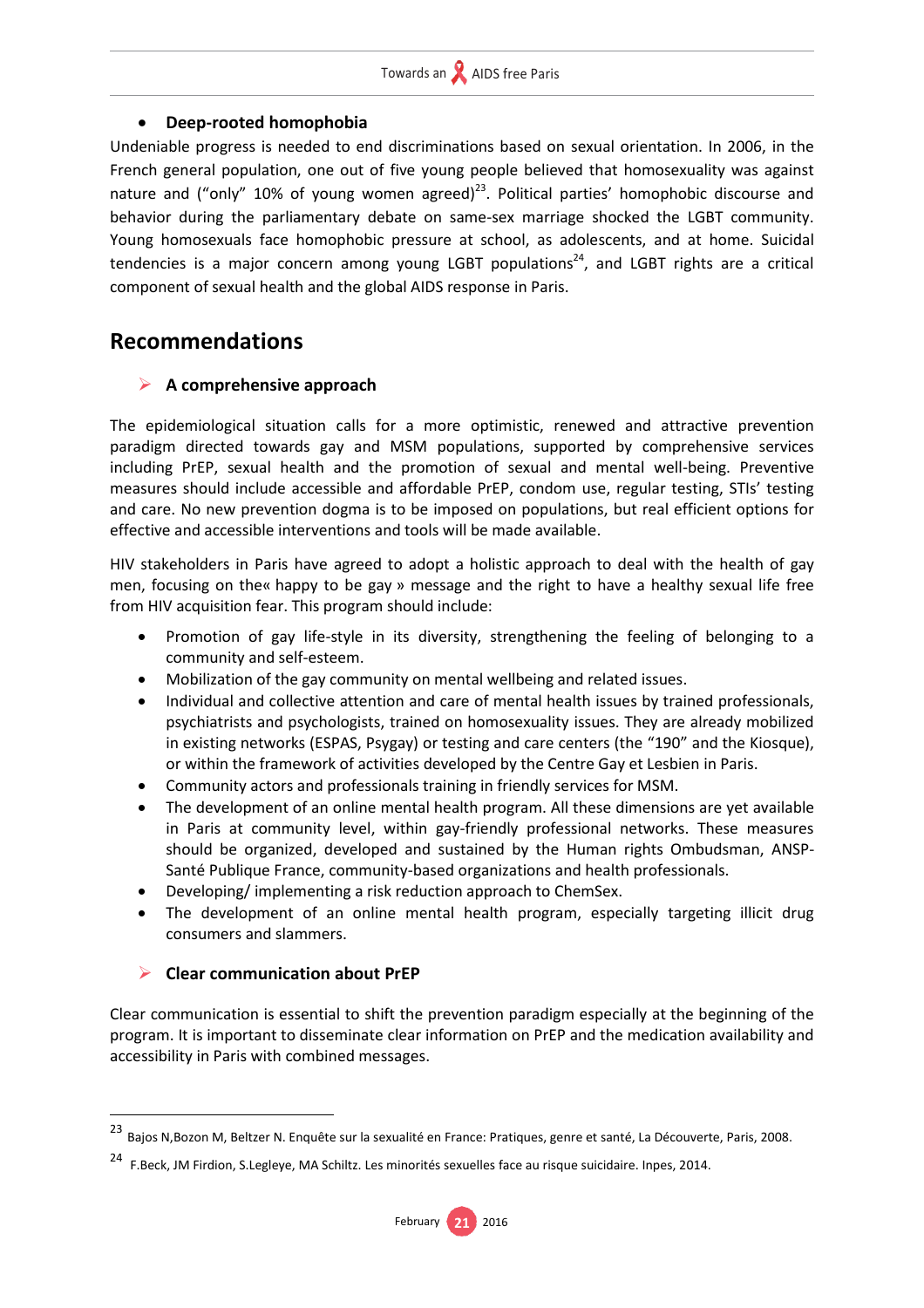The formulation of a positive message: "prevention changes, the one you want does exist. Get informed and make a choice".

Paris

- Disseminate strong communication messages addressing key populations' concerns, particularly those of MSM.
- A comprehensive information package prepared by community-based organizations (SIS, AIDES, Le Kiosque, Act Up Paris) and ANSP-Santé Publique France.
- Interactive digital communications tools.
- Regular public events for MSM populations jointly organized by community leaders and scientific and medical professionals.
- Promotion of new messages by field actors working on prevention and testing (such as ENIPSE, AIDES, Le Kiosque).

#### **PrEP availability**

The expert's committee and the Truvada approval have defined PrEP as an additional and/or complementary tool for every individual at high risk of acquiring HIV in a diversified prevention strategy. For MSM, cases of unprotected anal intercourse with at least two partners in less than 6 months or multiple STIs or the uptake of PEP in the last 12 months or illicit drug use are indicators of prescription.

In Paris, these criteria apply to a large proportion of sexually active MSM, at least at some point in their lives, suggesting the need for a large-scale PrEP dissemination<sup>25</sup>. This is of utmost importance as incidence is high; there is inter-generation sex, between residents of different French regions and countries, and between men with diverse lifestyles. It would be risky to propose only a condombased prevention for the majority and keep PrEP for a core group of individuals who are at higher risk of HIV acquisition. The scale-up of the PrEP offer is therefore a priority in the AP-HP services, STI clinics (CeGIDDs) and Sexual Health Centers. The agenda of this scale-up is to be set up with the ARS, physicians and community-based organizations. The ANRS-PREVENIR project will bring key elements to understand the scale up and the outcomes at the individual and epidemiologic level.

#### **Condom promotion**

j

The use of condom has decreased in France as it has globally, according to the EPGL-2011 study. It is used systematically by 55% of HIV negative MSM, by 22% of HIV positive MSM with suppressed viral load and 13% of those who have a detectable viral load. Every sexual risk reduction brochure includes condom use as an effective preventive measure. Its impact to prevent HIV acquisition or transmission is undeniable even if some still voice negative opinions.

A British study led by Phillips estimated through a modelling that if condom use had been interrupted in 2000, HIV incidence would have been increased five-fold between 2001 and 2006 (+424%) compared to what was observed. The repeated testing strategy and direct treatment without condom use decrease would have diminished the incidence by  $3^{26}$ .

<sup>&</sup>lt;sup>25</sup> Smith DK, Van Handel M, Wolitski RJ, Stryker JE, Hall HI, Prejean J, Koenig . Vital Signs: Estimated Percentages and Numbers of Adults with Indications for Preexposure Prophylaxis to Prevent HIV Acquisition - United States, 2015.MMWR Morb Mortal Wkly Rep. 2015 Nov 27;64(46):1291-5. doi:10.15585/mmwr.mm6446a4.

<sup>&</sup>lt;sup>26</sup> Phillips AN, Cambiano V, Nakagawa F, Brown AE, Lampe F, Rodger A, Miners A, Elford J, Hart G, Johnson AM, Lundgren J, Delpech VC. Increased HIV incidence in men who have sex with men despite high levels of ART-induced viral suppression:analysis of an extensively documented epidemic. PLoS One. 2013;8(2):e55312. doi: 10.1371/journal.pone.0055312. Epub 2013 Feb 15. PubMed PMID: 23457467; PubMedCentral PMCID: PMC3574102.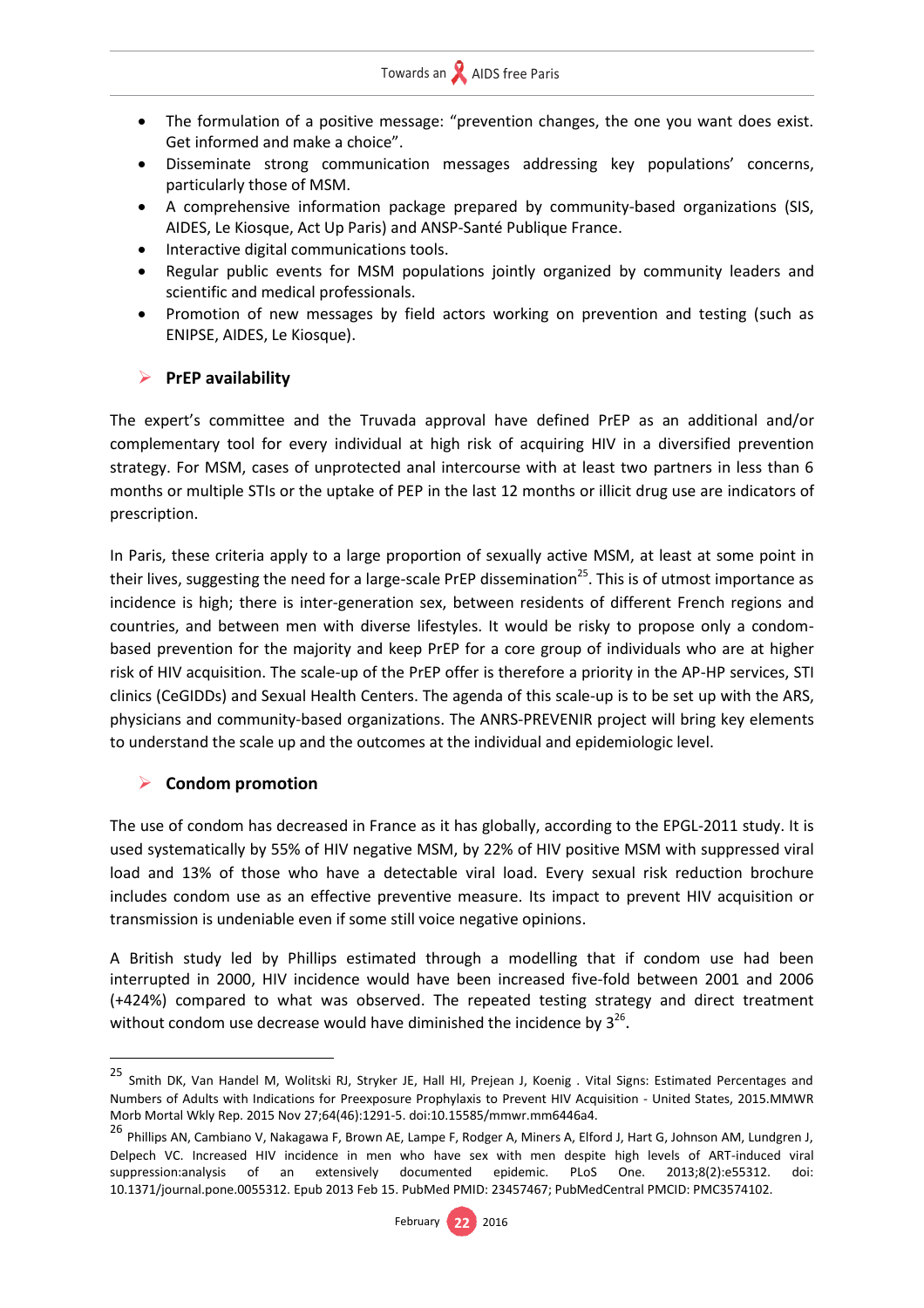It is necessary to continue promoting condoms on renewed grounds. Nonetheless, one should not expect a strong impact on the inflection of epidemic trends. Condoms are available during campaigns, in STI clinics and distributed by ENIPSE in saunas and sex-clubs. The standard freely available type of condom has faced some complaints. The only way to satisfy users is them to buy adequate condoms adapted to their individual needs. The renewed promotion of condoms should focus on security, quality control and the consistency with individual needs: "There is always a condom that suits you".

#### **Testing every 3 months**

The epidemic is amplified because of undiagnosed cases with a strong transmission during the primary infection phase. In the United Kingdom, to reduce the incidence to 1 for 1000 in this specific population, Phillips has calculated that the country had to identify 90% of new HIV infections in a year (testing), a bit far from the 60% today<sup>27</sup>. HAS' 2009 recommendation, still the reference in France, is to test at least annually. This periodicity is too long for populations where multiple partners are quite frequent (a median of 10 partners per year in Paris) and where open relationships and extra-marital relations are common (49% of MSM in France in the EPGL-2011 investigation). A periodicity of 3 months for every sexually active MSM with an immediate recourse in case of signs of primary infection or indication of clear exposition has been agreed during discussions. Articulation between testing and orientation towards PrEP is also essential during counselling. PrEP request and medical visits every three months are also opportunities for HIV testing, particularly for the most exposed men.

#### **Reaching out to young gay men**

During meetings, participants highlighted the importance of communication modes and relationships trends among adolescents and young men attracted to men, and the disconnection with existing messages disseminated in the gay community. Young gay men underestimate exposure to HIV and have little or no participation and involvement in LGBT issues. Despite its efforts, the Parisian Committee on 90-90-90 was not able to include associations of young LGBT, except Caelif Etudiants LGBT, a federal university students association from Ile-de-France. The increase of new infections among young people below 25 calls for a targeted strategy, beginning with students in universities and post-secondary schools both on-site and online. The aim is to involve, mobilize and empower young people to actively prevent acquisition and transmission.

Tony Jeune Gay application developed by CRIPS in Ile-de-France is a good example *(http://www.lecrips-idf.net/miscellaneous/tony-web-application.html).*

#### **A risk-reduction approach to ChemSex**

j

In France, practices associating sexual intercourse and psychoactive substance use are a great deal of concern among physicians and community-based organizations working with MSM populations. They trigger a drop in vigilance, leads to sexual transmission of HIV and STDs, including hepatitis C through the re-use of syringes or straws, and abscesses, and possibly leading to addictions.

<sup>&</sup>lt;sup>27</sup> Phillips AN(1), Cambiano V, Miners A, Lampe FC, Rodger A, Nakagawa F, Brown A,Gill ON, De Angelis D, Elford J, Hart G, Johnson AM, Lundgren JD, Collins S,Delpech V. Potential impact on HIV incidence of higher HIV testing rates and earlierantiretroviral therapy initiation in MSM. AIDS. 2015 Sep 10;29(14):1855-62. doi: 10.1097/QAD.0000000000000767

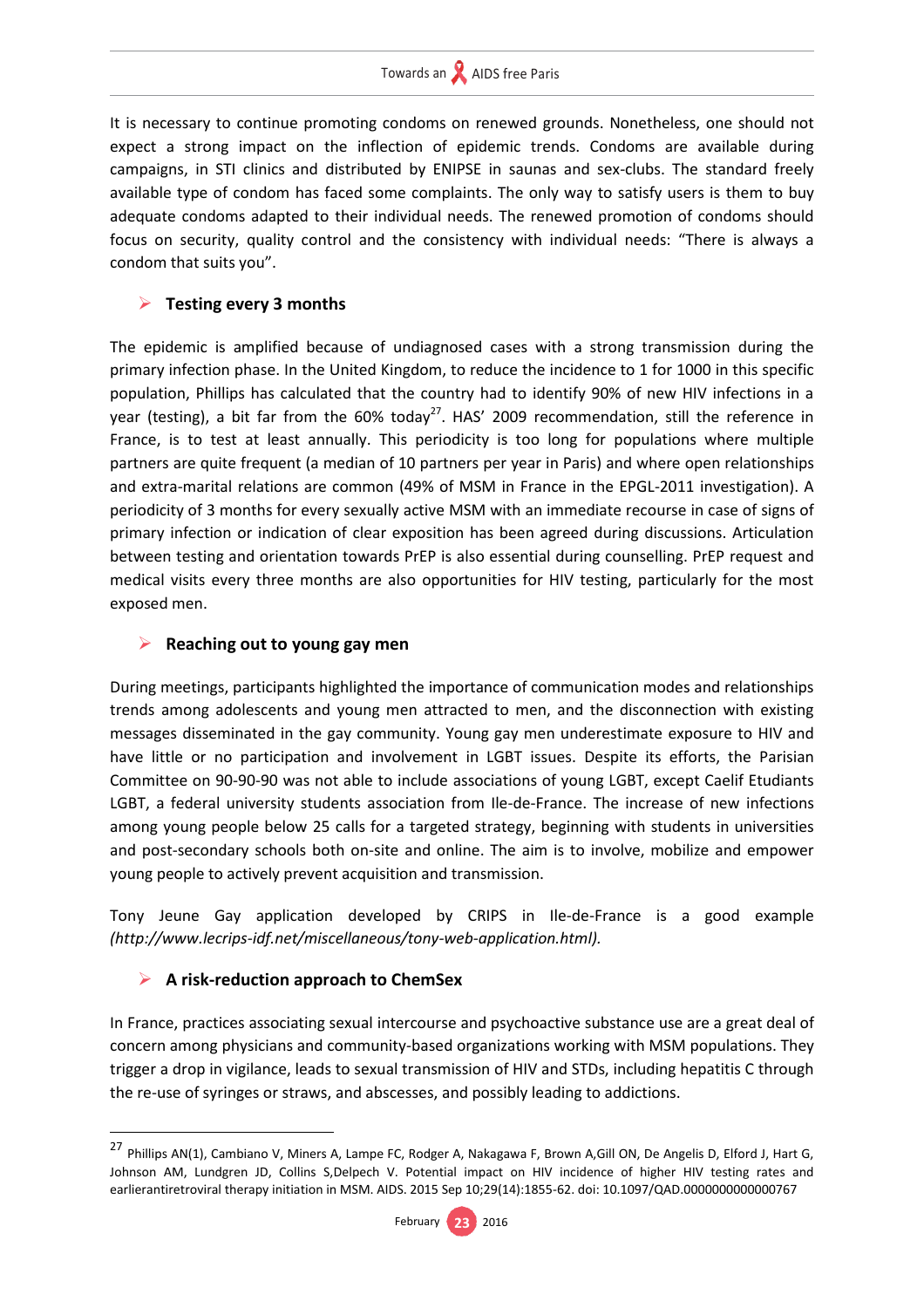AIDES led an investigation on such practices<sup>28</sup>, an embryonic anti-addiction support has started (consultations at "Le 190" sexual health center), prevention brochures (currently being prepared by the Kiosque), and experience sharing with actors working on the field, on harm reduction (RESPADD, AIDES), drug users and addiction specialists.

All is ready to develop a joint harm reduction response between health care providers and addiction specialists, preventive counseling, a "slammers" forum and anti-addiction orientation.

#### **MSM sexual health services**

The principle of universal care should ensure that sexual health services for MSM meet their needs. Dedicated services should be financially supported to meet the needs, and services offered that combine care and prevention.

# **Migrants**

 $\overline{a}$ 

The epidemic among migrant populations is an issue for Paris, the Seine-Saint-Denis department and other areas of Ile-de-France (cf. ALD map). The social situation of HIV-positive migrants from Sub-Saharan Africa is much harder compared to non-migrants living with HIV in France. A major issue is the impact of restrictive policies on undocumented foreigners.

#### **Diversity of situations and vulnerabilities**

Among new HIV infection diagnoses reported in Paris, foreigners born outside of France represent 38% of all cases, with a slightly higher number of cases for women (263 vs 238 in 2014). Paris and Ilede-France regions have respectively witnessed a decreasing trend since 2003 and a small increase in 2014. The ANRS-Parcours study findings showed that HIV acquisition among Sub-Saharan Africa migrants were indirectly linked to harsh living conditions, particularly lack of a stable housing postmigration. A significant proportion of new infections happened while in France (49% for men, 35% for women)<sup>29</sup>.

Diagnosis appear earlier when migrants attend services accessible to vulnerable populations (COMEDE, Drop in health centers led by Médecins du Monde, PASS (Permanence d'accès à la santé et aux soins), community health centers), or during hospitalization for men and pregnancy for women. However on the whole delayed diagnosis is common in Sub-Saharan migrants.

Migrants living with HIV face greater financial, social and professional challenges, compared to HIV positive non-migrants. Such challenges are exacerbated by restrictive policies that make it impossible for them to acquire a resident status, jeopardizing their economic and professional integration.

<sup>28</sup> <http://www.aides.org/actu/evenement/slam-premiere-enquete-qualitative-en-france-1873>

<sup>29</sup> Desgrées-du-Loû A, Pannetier J, Ravalihasy A, Gosselin A, Supervie V, Panjo H,Bajos N, Lert F, Lydié N, Dray-Spira R; Parcours Study Group5. Sub-Saharan African migrants living with HIV acquired after migration, France, ANRS PARCOURS study, 2012 to 2013. Euro Surveill. 2015 Nov 19;20(46). doi:10.2807/1560-7917.ES.2015.20.46.30065. PubMed PMID: 26607135.

Desgrées-du-Loû A, Pannetier J, Ravalihasy A, Le Guen M, Gosselin A, Panjo H, Bajos N,Lydie N, Lert F, Dray-Spira R; Parcours Study Group.. Is hardship during migration a determinant of HIV infection? Results from the ANRS PARCOURS study of sub-saharan African Migrants in France. AIDS. 2015 Nov 30. [Epub ahead of print] PubMed PMID: 26558722.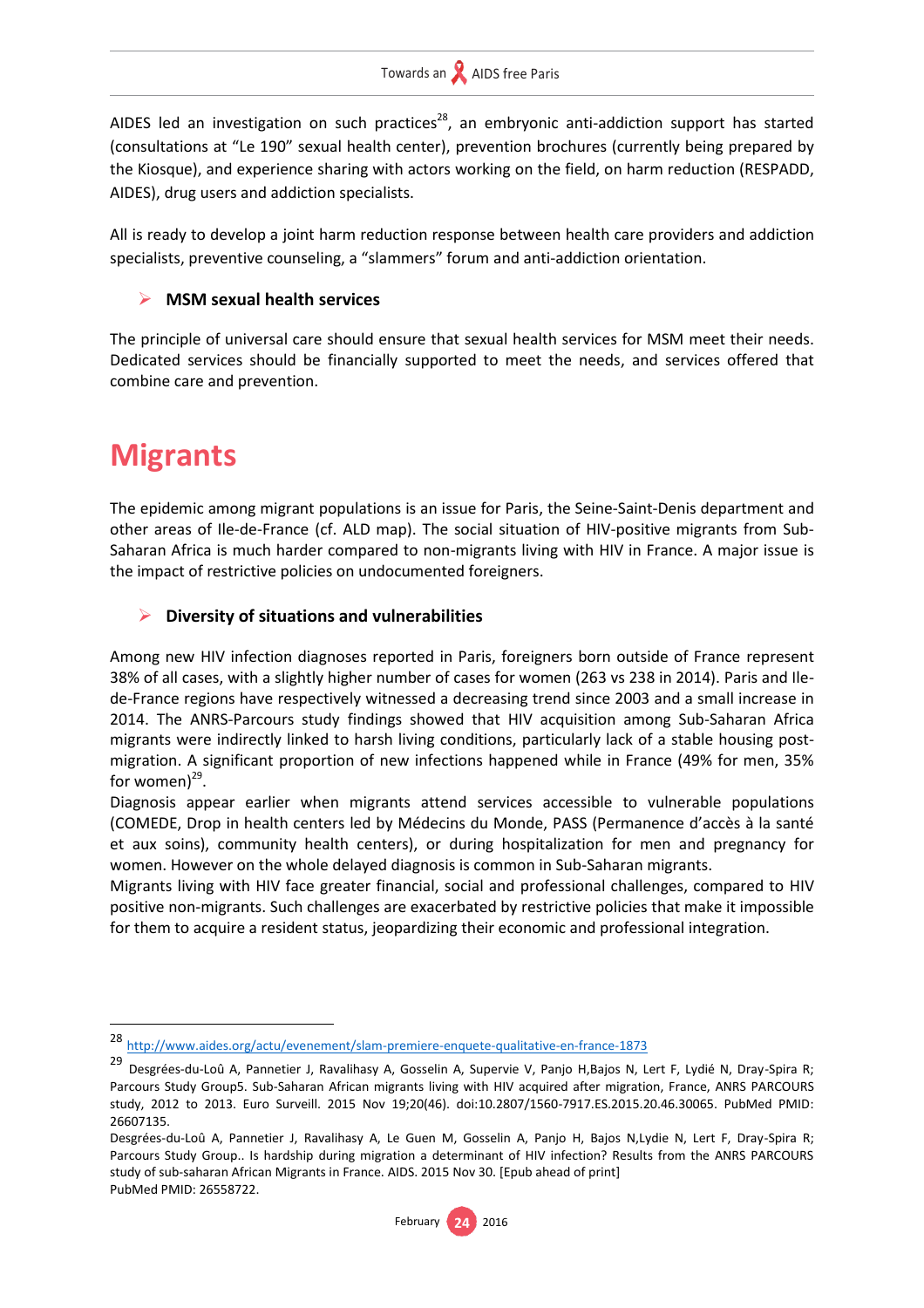#### **Social crisis and foreigners' rights**

Immigration has been under the spotlight for a few years in France and in the European Union. Major political parties question foreigners' rights to reside in France and to equal access to health among others residence permit for individuals who need a treatment not available in their country of origin (Debré and Chevènement) » (1997 and 1998)<sup>30</sup> and the medical insurance for undocumented foreigners (AME: Aide Médicale d'Etat) created by the Aubry Law with the Universal Health Coverage (CMU) in 1999<sup>31</sup>. A restrictive revision of these measures is currently being adopted in the Parliament.

During discussions, community-based organizations coordinated by the Observatory for Foreigners' right to health reported the existence of unlawful administrative practices from administrations delivering residence permits in Paris<sup>32</sup>.

Irregular practices have been reported by participants in the meetings.

# **Recommendations**

 $\overline{a}$ 

Provide combined prevention tools to Sub-Saharan African population, improve their living conditions through sustainable access and availability.

#### **Fight poverty and improve access to care**

Paris health insurance service (CPAM : Caisse Primaire d'Asssurance Maladie) has taken the commitment to process the application for Aide Medicale d'Etat (AME : health insurance for undocumented migrants) within 30 days $^{33}$ .

#### **Support community-based organizations engagement**

One of the most effective forms of reaching out to Sub-Saharan communities relies on the mobilization and engagement of community-based organizations (CBOs) such as AIDES and Afrique-Avenir and other organizations supporting community efforts: events, associations based on regional identity or country of origin etc. Sustainable and effective improvement of Sub-Saharan African communities' health is dependent on CBOs services.

#### **Combination prevention strategies**

Combination prevention measures play a key role among people living with HIV, within these populations, even more as they are diagnosed late. People who migrated to Paris recently should have easy and quick access to voluntary and regular testing, particularly men, who tend to seek health services less regularly than women. The recommendation is to combine outreach testing and testing by general practitioners and primary healthcare services.

<sup>33</sup> <http://www.paris.fr/actualites/lutte-contre-la-grande-exclusion-le-pacte-parisien-adopte-au-conseil-de-paris-2072>



<sup>&</sup>lt;sup>30</sup> Debré and Chevènement laws of 1997 and 1998, including stipulation of the non-deportability of seriously ill people. Today, a person with HIV may not be legally deported to a country where the necessary treatment and medical supervision are lacking <http://www.actupparis.org/spip.php?article2654>

<sup>31</sup> Universal Health Coverage (2000) [http://www.commonwealthfund.org/topics/international-health](http://www.commonwealthfund.org/topics/international-health-policy/countries/france)[policy/countries/france](http://www.commonwealthfund.org/topics/international-health-policy/countries/france)

[http://www.aides.org/actu/le-3eme-rapport-de-l-observatoire-malades-etrangers-de-aides-sur-le-droit-au-sejour-pour](http://www.aides.org/actu/le-3eme-rapport-de-l-observatoire-malades-etrangers-de-aides-sur-le-droit-au-sejour-pour-soins-)[soins-](http://www.aides.org/actu/le-3eme-rapport-de-l-observatoire-malades-etrangers-de-aides-sur-le-droit-au-sejour-pour-soins-)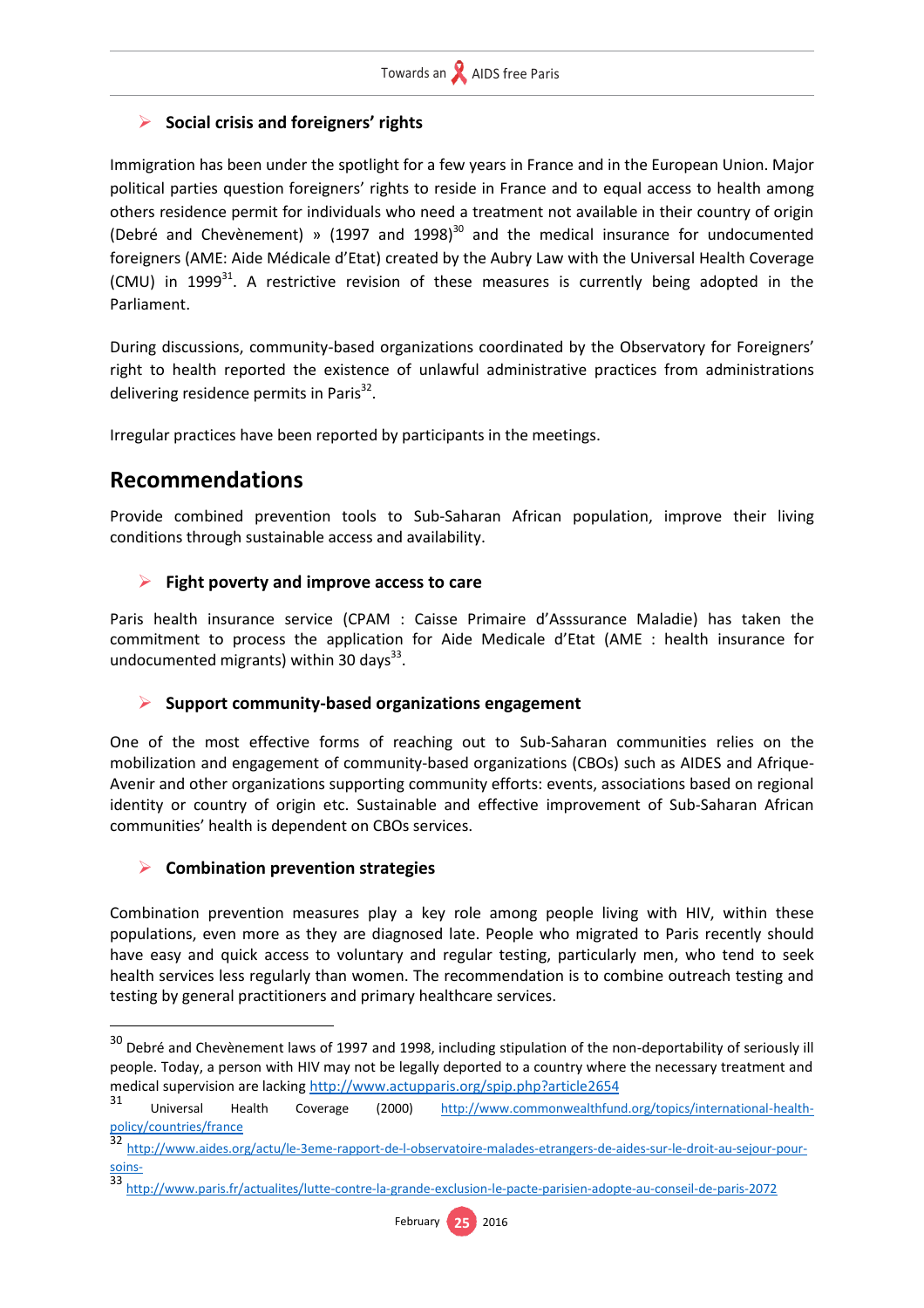PrEP is recommended for heterosexual populations on an individual basis. Migrant women who arrive in France alone are particularly vulnerable, suffering from administrative restrictions of their rights, leading to lack of empowerment and resources to negotiate sex and condom use. In such cases PrEP could be introduced and adopted as a preventive measure. PrEP is recommended as an additional protection measure for sero-discordant couples, on a case by case basis through specialized services and STI clinics.

#### **Comprehensive sexual health approaches**

Needs for this population include access to a robust sexual health approach combining testing (HIV, hepatitis etc.), vaccinations, contraception, pregnancy follow-up, concerns regarding infertility, HIV prevention including PrEP, prevention and repair of female genital mutilation<sup>34</sup>.

# **Transgender people**

j

The diversity of personal pathways of transsexuality and self-definition leads us to acknowledge « Trans persons » rather than transgender populations: as stated by Alessandrin and Espineira, « transsexuality is a puzzle of experiences » 35 .

#### **Invisibility, inequity, and discrimination**

There is no clear knowledge of the number of transgender persons in France (between 1 in 50 000 to 1 in 1000 according to HAS in 2010<sup>36</sup>). In general population surveys, transgender are practically invisible and the same applies to surveys on sexuality and sexual minorities. The size of this group in study samples is usually too small for specific statistical analyses.

Internet surveys and specialized medical services for transgender people or community-led services are reliable sources for gathering data<sup>37</sup>. This statistical "inexistence", combined to lack of understanding of transsexuality and stigma correlates the inexistence of transgender people's policies, leading to an immediate and direct impact on transgender people's lives, including health inequity and violation of rights. The recognition of transgender people identity right is a critical component to change that situation.

OUtrans, Acceptess-T, PaSTT and networks such as Existrans Santé Trans+ are some of the associations supporting transgender people to access healthcare, human rights and sexual work's rights.

<sup>34</sup> A. Andro et M Lescingland. Les mutilations sexuelles féminines. Le point sur la situation en Afrique et en France, Populations et Société, 2007, N°438.

<sup>35</sup> A. Alessandrin et K. Espineira. La transphobie. Comité IDAHO et République et Diversité, 2014.

<sup>36</sup> [http://www.has-sante.fr/portail/jcms/c\\_894315/fr/situation-actuelle-et-perspectives-d-evolution-de-la-prise-en-charge](http://www.has-sante.fr/portail/jcms/c_894315/fr/situation-actuelle-et-perspectives-d-evolution-de-la-prise-en-charge-medicale-du-transsexualisme-en-france)[medicale-du-transsexualisme-en-france](http://www.has-sante.fr/portail/jcms/c_894315/fr/situation-actuelle-et-perspectives-d-evolution-de-la-prise-en-charge-medicale-du-transsexualisme-en-france)

<sup>37</sup> A. Giami, E. Beaubatie et J Le Bail[. http://aihus.eu/prod/data/publications/transexualisme/BEH\\_42\\_2011.pdf](http://aihus.eu/prod/data/publications/transexualisme/BEH_42_2011.pdf)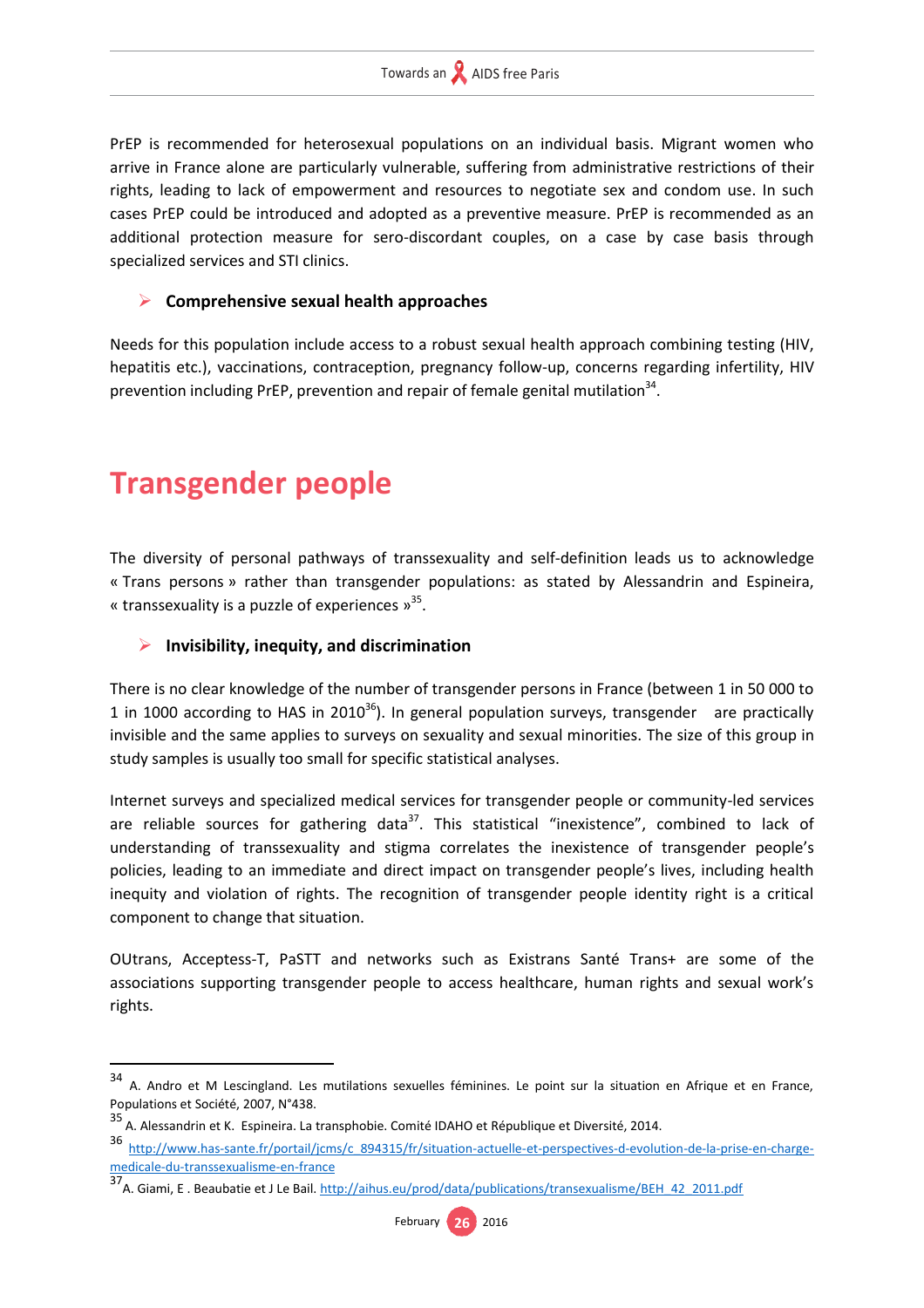Besides these issues, Trans networks protest against forced psychiatrist care, certain medical practices and most of all the difficult path leading to body modifications which is not restricted to sexual reassignment surgery. According to available data, 85% of transgender people have experienced transphobia (insults, discrimination, violence) in their lifetime.

#### **Health needs and HIV infection**

Although HIV is not at the core of trans people concerns, fihting HIV is instrumental towards the improvement of transsexual rights and health improvement, which has been led by communities. Community-based services reach out to the most vulnerable, particularly alien transsexual workers. Other associations such as Pasaje Latino (ARCAT) and hospital services (Ambroise Paré Hospital, Bichat Hospital) are involved in support and care. In 2011, "transgender" modality has been added to document gender, in epidemiological surveillance of HIV and 20 cases have been identified in 2012. Nevertheless, epidemiologists suggest that the figure is under-estimated. In surveys, HIV prevalence is high among trans women sex workers.

# **ACCEPTESS-T**

#### **Recommendations related to Trans persons (abstract – by ACCEPTESS-T)**

- $\checkmark$  Include the needs of transgender people in local HIV policies (Paris)
- $\checkmark$  Direct outreach and support to transgender women, who are the most vulnerable, or those already living with HIV (recently arrived, initiating gender transition phase etc.)
- $\checkmark$  Promote local community approaches, peer-to-peer projects, and cultural mediation
- $\checkmark$  Develop social medical trainings on gender diversity, experiences of trans-identity and specificities linked to HIV and other trans health issues
- $\checkmark$  Recognize trans women comprehensive health needs and their environment (mental, social, economic etc.) and trans men, particularly MSM
- $\checkmark$  Tackle social risk determinants linked to migration, sex work, and trans-identity (transphobia)

#### **Recommendations**

Recommendations focus on three priorities:

- Strengthen trans-identity and trans people issues visibility through human rights ombudsman and communication strategies that addresses trans-identity
- Create awareness and ensure that transgender people are treated respectfully (i.e. using daily name rather than the one written in administrative documents) with the adoption of standard operational procedures and training manuals by city health services.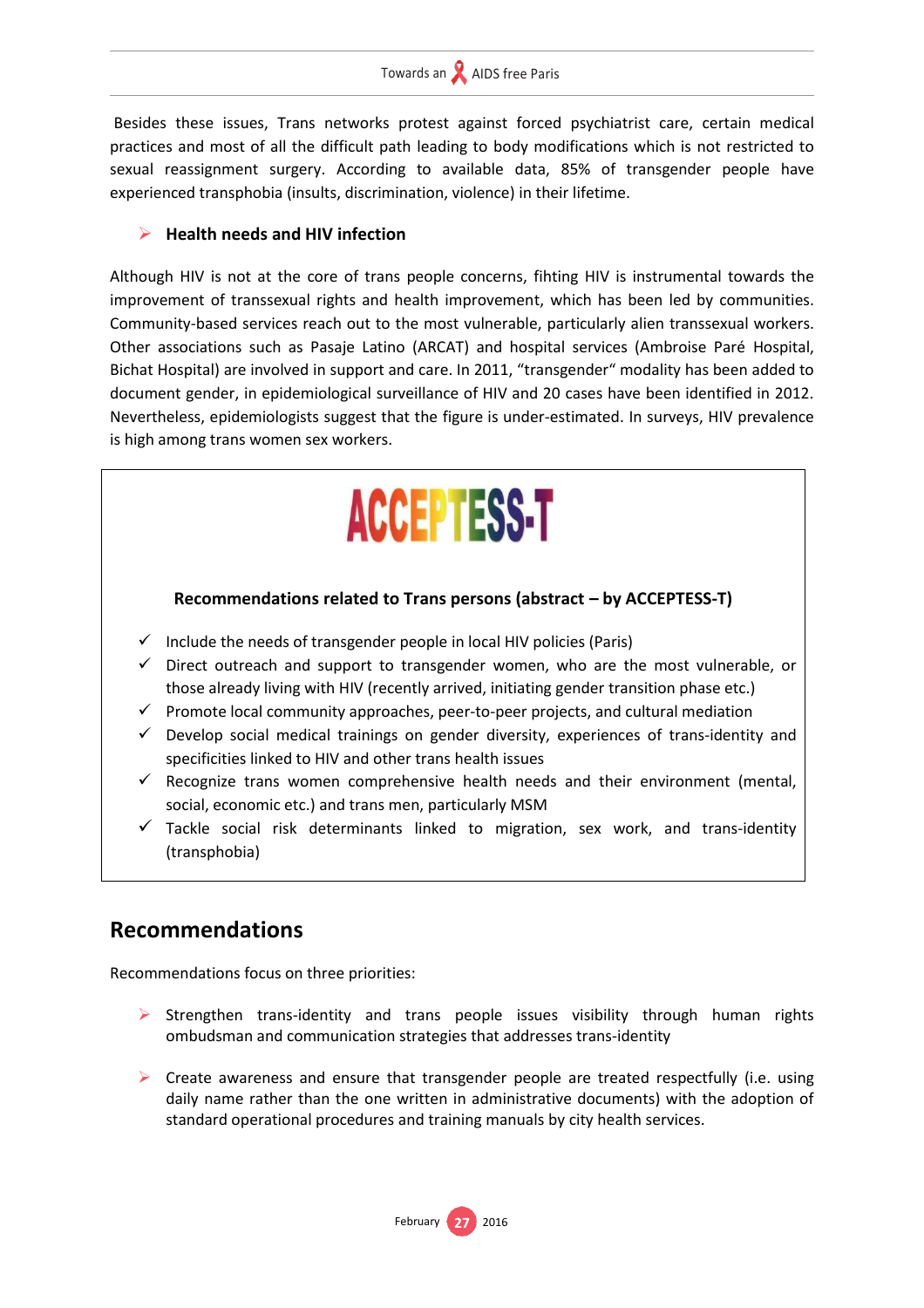$\triangleright$  Recognize and adopt a comprehensive combination prevention approach to the sexual health of transgender people, including HIV and STIs testing and PrEP and tailored prevention tools.

Paris

As regards PreP, limited transgender participation in clinical trials has led to inconclusive study results. In the Iprex study, PrEP has not been proven effective (14% of transgender participants) because of low adherence to Truvada<sup>38</sup>. Nevertheless, PrEP eligibility for transgender people is included in French recommendations. The scale-up of PrEP in the ANRS-PREVENIR research project will enable to collect supplementary information on adherence and drug interactions between ARV and prescribed hormones used in gender transition treatments.

The issue of accessibility to healthcare services is key for transgender persons. Networks of informal care services have been established but need to be strengthened. It is the reason why the program will have, on one side, facilities offering conviviality, help in terms of access to rights, and access to prevention including for transpersons' partners, and on the other side, social mediation on a sustainable basis as a key element for access to rights and health.

# **Sex workers**

Sex work takes diversified features in Ile-de-France geographically, in isolated areas outside Paris, online, in massage parlors, and it is also demographically diverse. A significant number of sex workers are not French natives, are undocumented foreigners or with irregular residence status, and speak little or no French at all. As a population, sex work is mobile and seasonal. Médecins du Monde (Lotus Bus), Les Amis du Bus des Femmes, ARCAT (PasaJe Latino), outreach services and sex worker networks report that this key population exposed to growing intolerance to sex work in their neighborhoods and increasing physical violence including unprotected and non-consensual sex, rape and kidnapping. Other abuses are financial extortion for accommodation or legal documentation and absence of legal support following reports of violence to local authorities.

Healthcare services, including HIV related services are primarily offered by associations in link with drop-in medical clinics in hospitals and with other hospital services. Administrative and legal support is equally important given existing discriminatory practices against sex workers.

# **Recommendations**

j

A comprehensive health program tailored for sex workers needs is essential in Paris: information, access to testing, sexual health and care (gynecology, STIs and HIV testing), as well as general health and well-being. Outreach medical services, new measures such as self-sampling for chlamydia and gonorrhea, and real-time results equipment are alternative approaches. Sustainability of communityled associations and targeted approaches are the keys:

 Development of community-oriented tools such as Hustlers, a guide established within *Les amis du Bus des Femmes*, for its wide coverage, including internet-based approaches

<sup>38</sup> Deutsch MB(1), Glidden DV(2), Sevelius J(2), Keatley J(2), McMahan V(3), Guanira J(4), Kallas EG(5), Chariyalertsak S(6), Grant RM(7); iPrEx investigators.HIV pre-exposure prophylaxis in transgender women: a subgroup analysis of theiPrEx trial. Lancet HIV. 2015 Dec;2(12):e512-9. doi: 0.1016/S2352-3018(15)00206-4. Epub 2015 Nov 6.

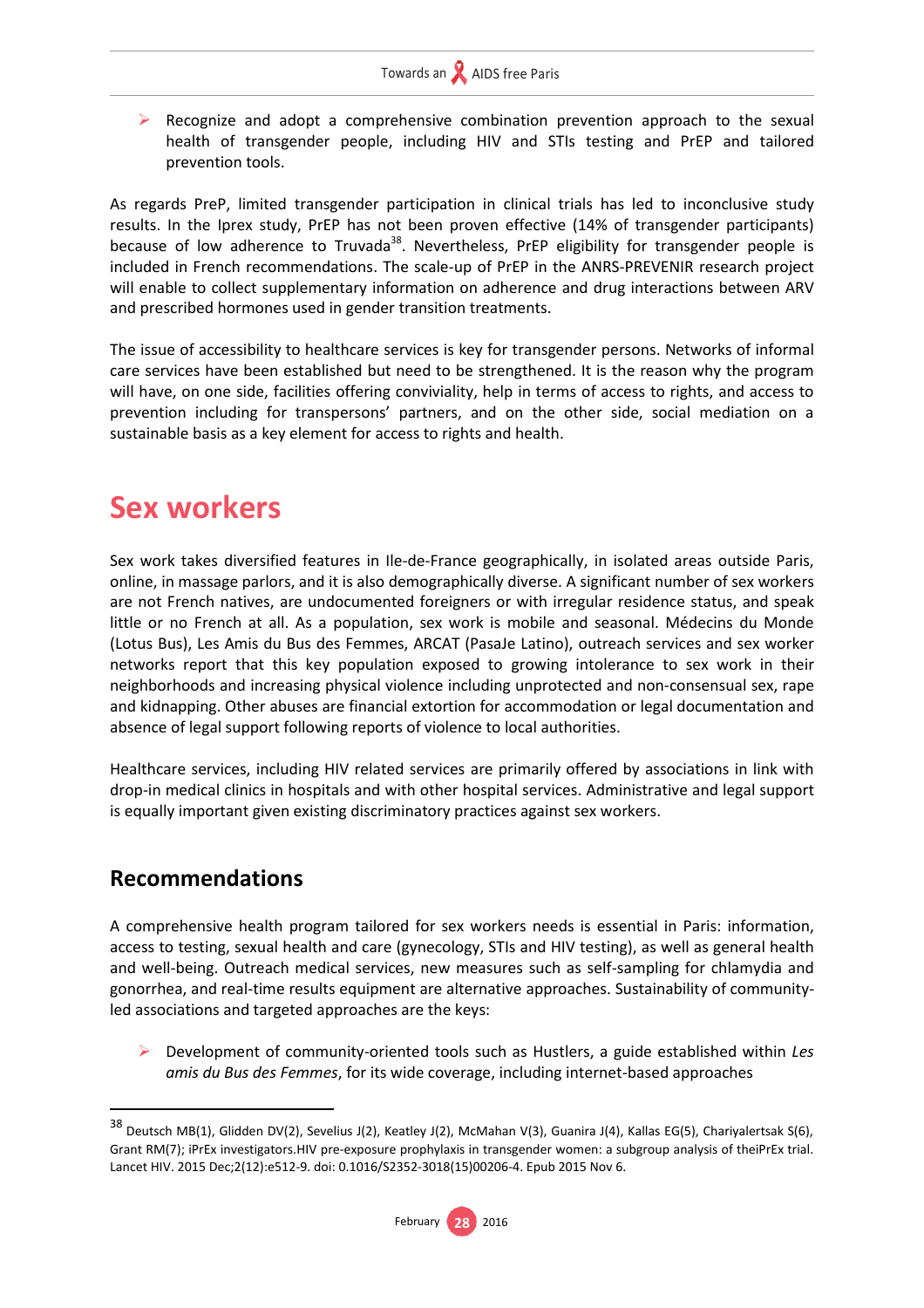- $\triangleright$  Health care mediation, professional interpretation services
- $\triangleright$  Development of care and treatment networks
- $\triangleright$  Services for sex workers located outside central Paris
- Extension of health, administrative and legal partnerships to strengthen sex workers rights, access to care and fight against impunity of violence they experience.

# **Implementation**

Paris will define its program before the end of June 2016. The city's program will be dynamic to integrate state-of-the-art scientific and epidemiologic data, M&E indicators.

Paris is charged with the political leadership and coherence of the overall program. The State, the Ministry of Health, the ARS (regional health authority<sup>39</sup>, the Health Insurance and ANSP-Santé Publique France will lead the implementation and will jointly finance the program ensuring its sustainability<sup>40</sup>.

### **Monitoring tools**

j

HIV epidemiology data will be disseminated in a detailed dashboard, which will be used for the deployment of the city's program and its impact. Data will be collected through different systems: epidemiologic and behavioral surveillance and research outcomes and triangulated. Simplified surveys conducted regularly with populations at higher risk of acquiring HIV will be implemented to measure the impact of the HIV epidemic, post the prevention paradigm shift. Research programs conducted by the ANRS will generate additional data on the outcomes of newly implemented actions and their processes.

### **A strategic committee, a forum and a coordinator**

A strategic committee comprised of 10-15 representatives, from different health related sectors, will implement the joint, collective program. The committee will also lead an annual forum gathering key stakeholders, including members of the Parisian Committee on 90-90-90.

At this stage and once recommendations are validated and approved, implementation should follow swiftly, with the inclusion of all relevant actors in different health related fields. The committee is tasked with hiring a Project Manager to oversee the FTCI mission and coordinate community consultations, involvement and meaningful engagement as integrated and sustained by the overall process.

<sup>&</sup>lt;sup>40</sup> Proposed structure in an Annex or a weblink to the proposed structure for financial resources and program implementation purposes.

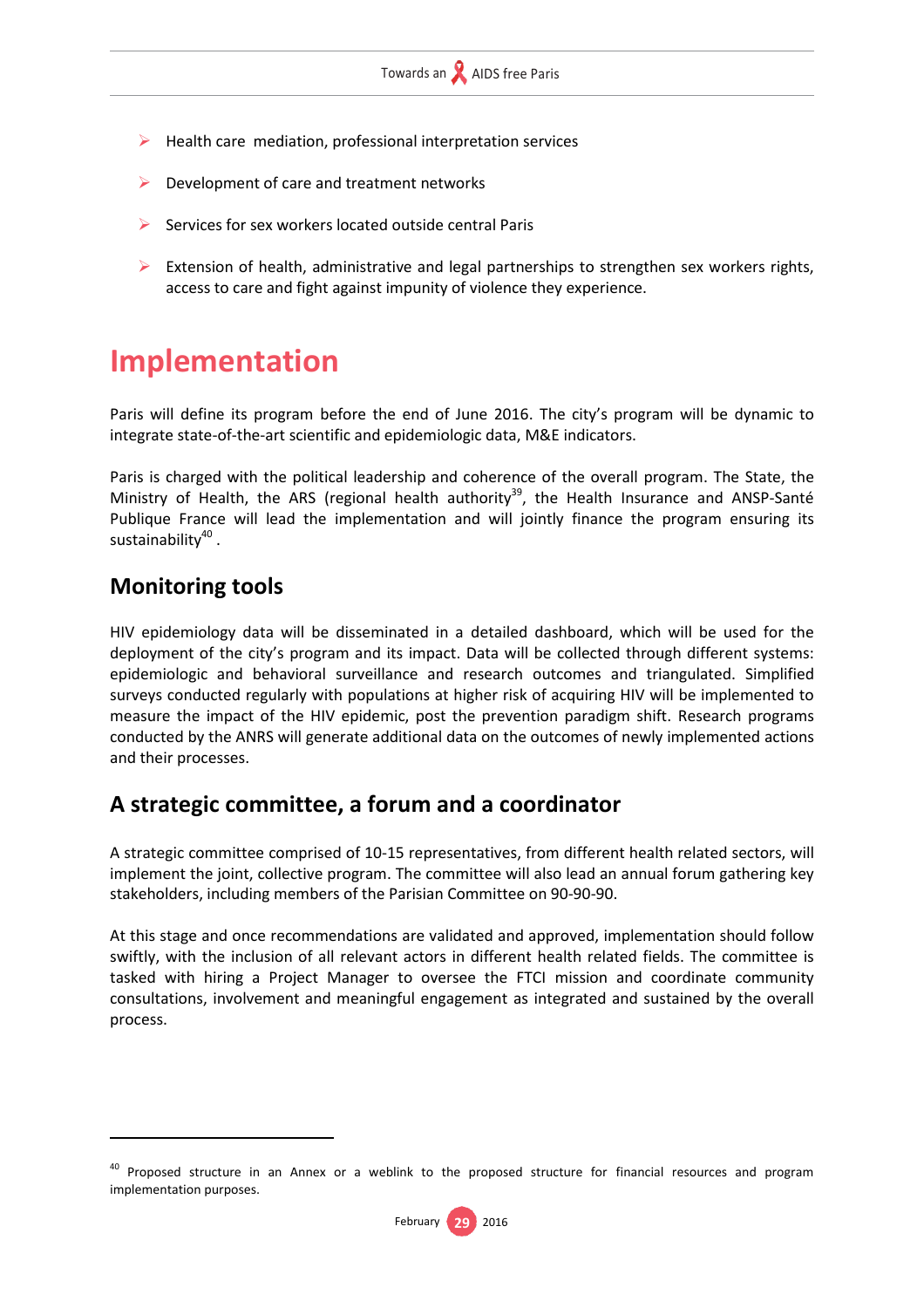### **Agenda and priorities**

The FTCI program is a top priority requiring immediate action given its epidemiological dimensions. Approved measures must be translated into actions at once and a detailed action plan – including new multi-institutional collaborations or the establishment of more in-depth programs – must be available by June 2016. Complete operationalization of these measures and targets to achieve the FTCI 90-90-90 objectives by 2020 must be established by  $1<sup>st</sup>$  of September 2016.

Immediate next steps include: a) the establishment of a communications strategy committee with special focus on PrEP and testing information b) consultation with AP-HP on a framework to implement and scale-up PrEP in Paris, c) development of a testing program for populations at higher risk of acquiring HIV in targeted areas maximizing all provisions and tools, and d) prepare guidelines and orientation sessions to selected CeGIDD representatives charged with the tasks of adopting, adapting and providing user-friendly sexual health services.

# **A public-private foundation**

This program needs strong financial commitments in a period of budgetary cuts for State services, National Health Insurance, local governments, and limited donor funding. The Parisian Program resources rely on the budget allocation from the National Health Insurance, the FIR for prevention and testing services, social action urban and regional. A full-scale program implementation and sustainability will rely on additional funding and the city should consider the creation of a publicprivate foundation.